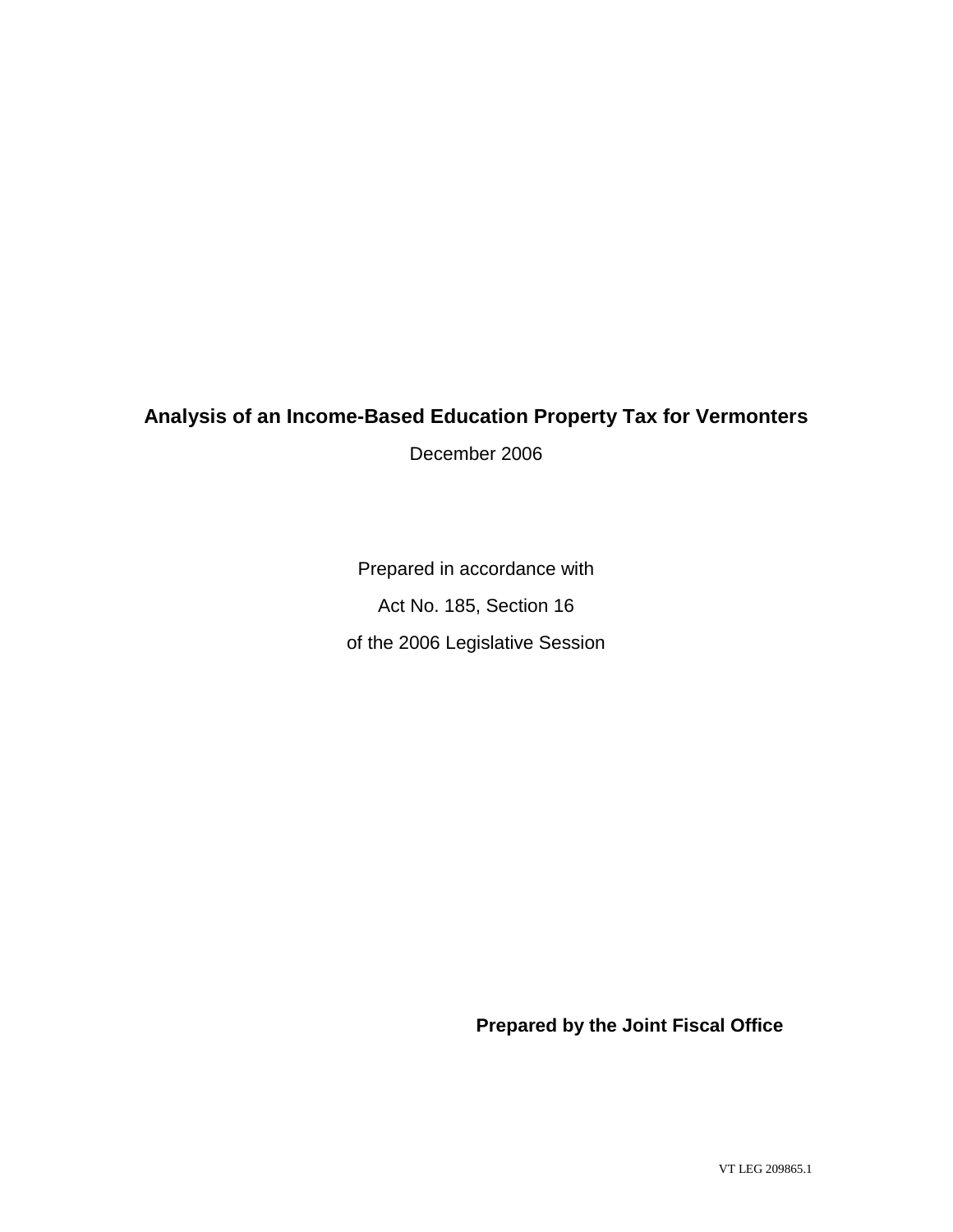# **Table of Contents**

| I.              |                                                    |
|-----------------|----------------------------------------------------|
| $\mathbf{II}$ . |                                                    |
| III.            |                                                    |
|                 |                                                    |
|                 |                                                    |
|                 | $C_{\cdot}$                                        |
|                 |                                                    |
| IV.             |                                                    |
|                 |                                                    |
|                 |                                                    |
| V.              | Distribution of Property and Income Tax Burdens 14 |
|                 | a.                                                 |
|                 | b.                                                 |
|                 | C.                                                 |
| VI.             |                                                    |
| VII.            |                                                    |
|                 |                                                    |
|                 |                                                    |
| VIII.           |                                                    |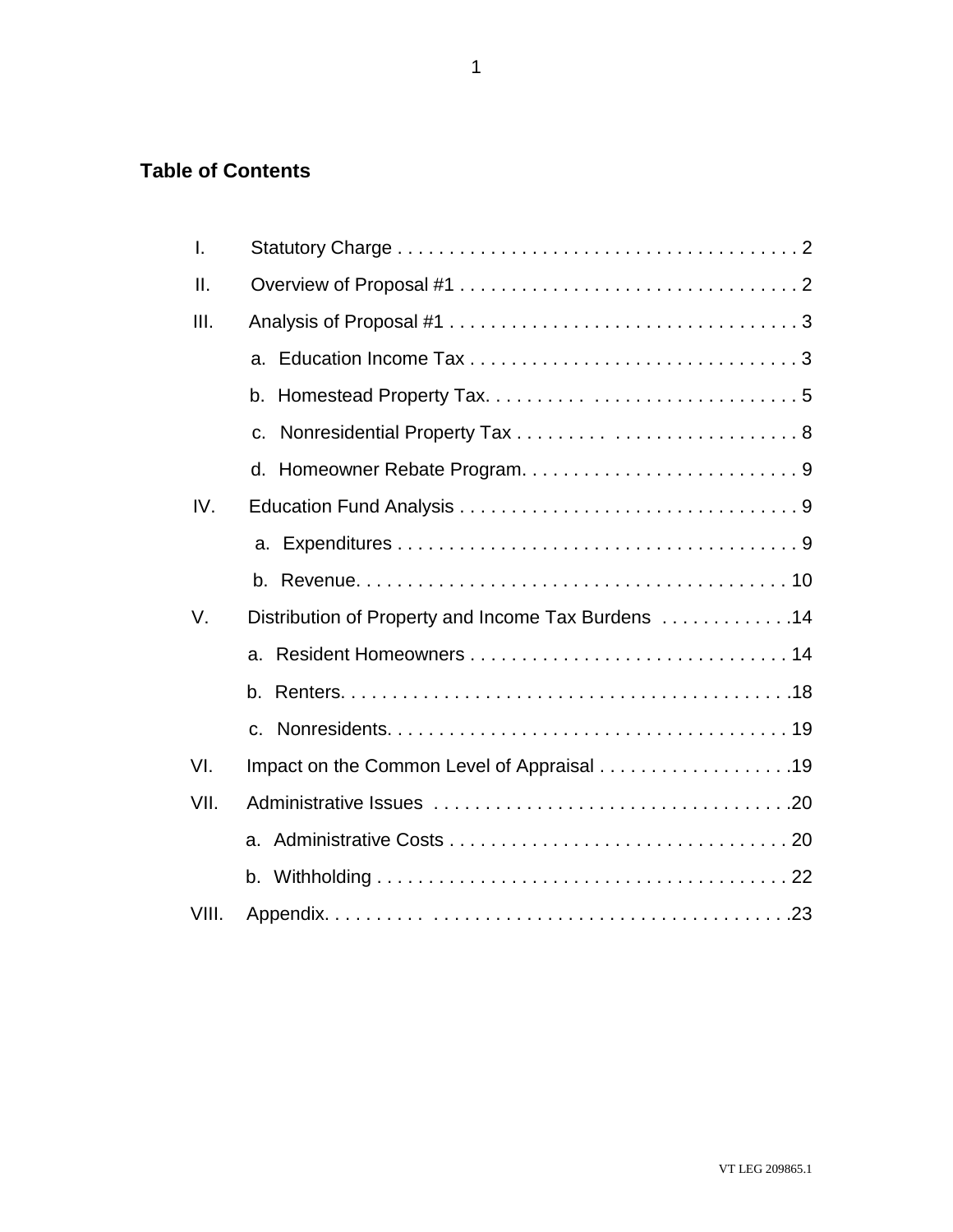# **Analysis of an Income-Based Education Property Tax for Vermonters**

# **I. Statutory Charge**

Legislation enacted during the 2006 session directed the Joint Fiscal Office to "create a fiscal model of Proposal #1 as presented in the December 15, 2005, Report of the House Legislative Study Committee on Income-Based Education Property Tax for Vermonters to the general assembly, with the ability to vary property and income tax rates and compare outcomes." The full text of this legislation is included in the appendix on page 23 of this report. The report of the House legislative study committee is available on the Joint Fiscal Office website.

# **II. Overview of Proposal #1**

"Proposal #1" would create an education income tax and dedicate the revenue to the education fund to reduce reliance on the homestead property tax. The education income tax base would be taxable income as reported on the Vermont personal income tax return. The education income tax rate would be fixed at 1.5% of taxable income for all Vermont personal income tax filers who are subject to the tax. Which filers would be subject to the education income tax is discussed below.

A modified version of the education property tax created under Act 68 would be retained under Proposal #1. Under current law, taxable real property is divided into two distinct property classes: homestead property and nonhomestead property. Homestead property is owner-occupied primary residences and all contiguous land. Non-homestead property is all other taxable real property including businesses, second homes, apartment buildings, and noncontiguous land.

The existing tax on nonresidential property would be retained without any modification under Proposal #1. However, the existing tax on homestead property would be modified in the following ways:

- o The base tax rate on homestead property would be reduced significantly to provide property tax relief to Vermont residents.
- $\circ$  The spending adjustment to the base tax rate on homestead property would be weighted to approximate the increase in the homestead tax rate that would result from an increase in per-pupil education spending under Act 68.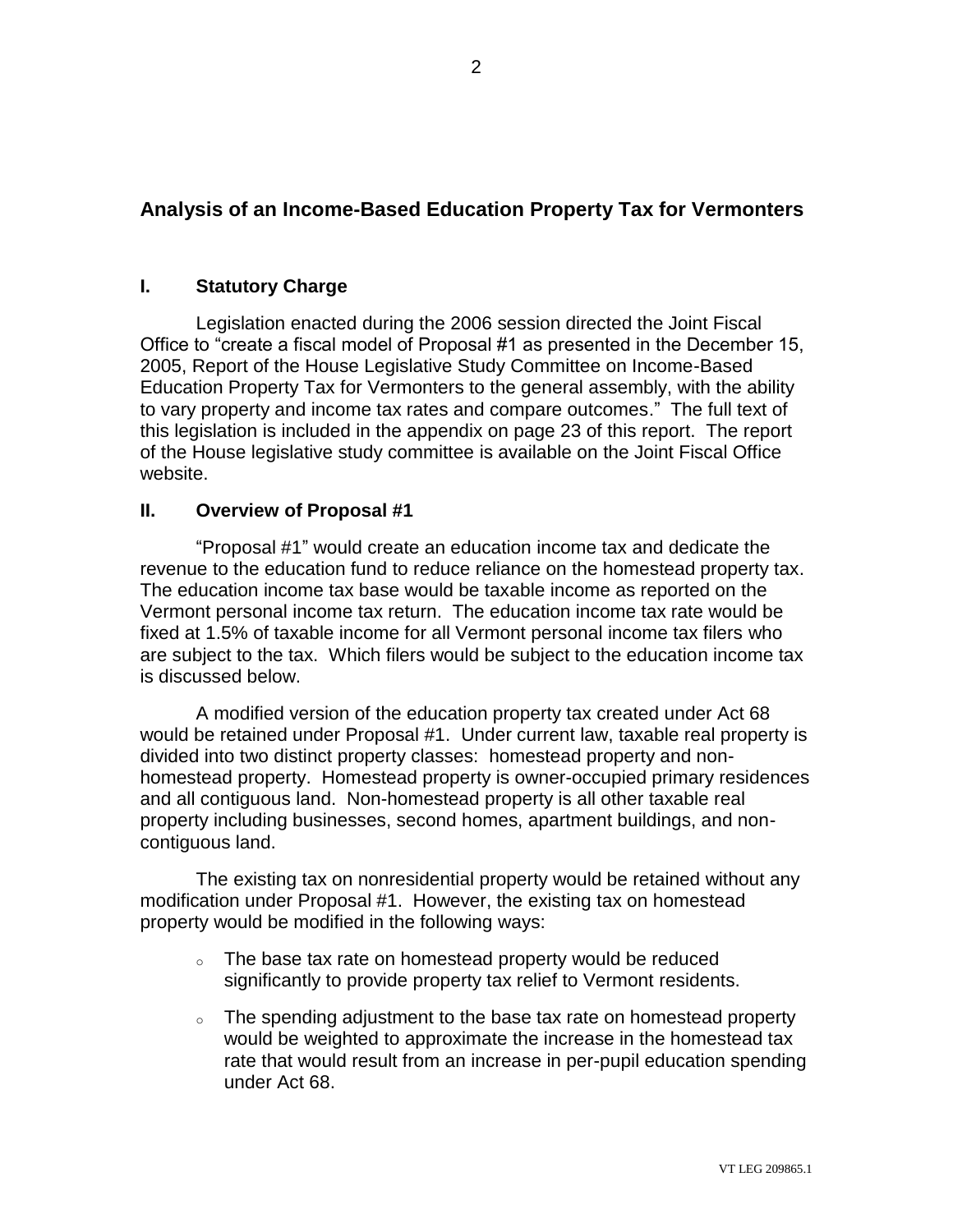<sup>o</sup> The property tax adjustment would be repealed to simplify the education tax system for Vermonters.

# **III. Analysis of Proposal #1**

Proposal #1, as presented in the study committee's report, is more of a concept than a specific proposal. Consequently, it was necessary to make a number of assumptions in order to prepare this analysis. These assumptions are discussed below where appropriate. Whenever possible, the fiscal impact of alternative assumptions has been quantified within this section. An outline of Proposal #1 that was distributed at public hearings is included in the appendix on page 24 of this report.

Analysis of Proposal #1 is based on the most recent data currently available. Analysis of the income tax component is based on preliminary tax year (TY) 2005 data provided by the Vermont Department of Taxes.<sup>1</sup> Analysis of the property tax component is based on preliminary fiscal year (FY) 2007 data provided by the Vermont Department of Taxes and the Vermont Department of Education.

# **a. Education Income Tax**

Proposal #1 would create an education income tax of 1.5% on Vermont taxable income, <sup>2</sup> however, the study committee left a number of issues related to the education income tax unresolved. First, would the amount of income subject to the education income tax be limited? Second, would nonresident Vermont personal income tax filers pay the education income tax? Finally, would Vermont residents who rent, rather than own, their residences pay the education income tax? Each of these unresolved issues is discussed below.

High-income Vermonters. This analysis assumes that there would be no limit on the amount of income subject to the education income tax. The study committee wrestled with this issue since Vermont's highest marginal personal income tax rate is currently the second highest nationally at 9.5%. High marginal income tax rates are a concern since they may affect the residency decisions of high-income taxpayers.

Limiting the amount of income subject to the education income tax would reduce revenue. In TY2005, there were 1,672 returns in the top marginal personal income tax bracket that began at \$326,450 for all filers except married

 $\overline{a}$ <sup>1</sup> The preliminary personal income tax data provided will not match statistics published in January 2007 because approximately 700 extension returns are not included. The missing returns tend to be larger ones.

 $2$  Vermont taxable income is federal taxable income modified by the inclusion or exclusion of certain taxable and nontaxable income of the filer. See the appendix on page 25 for a full definition.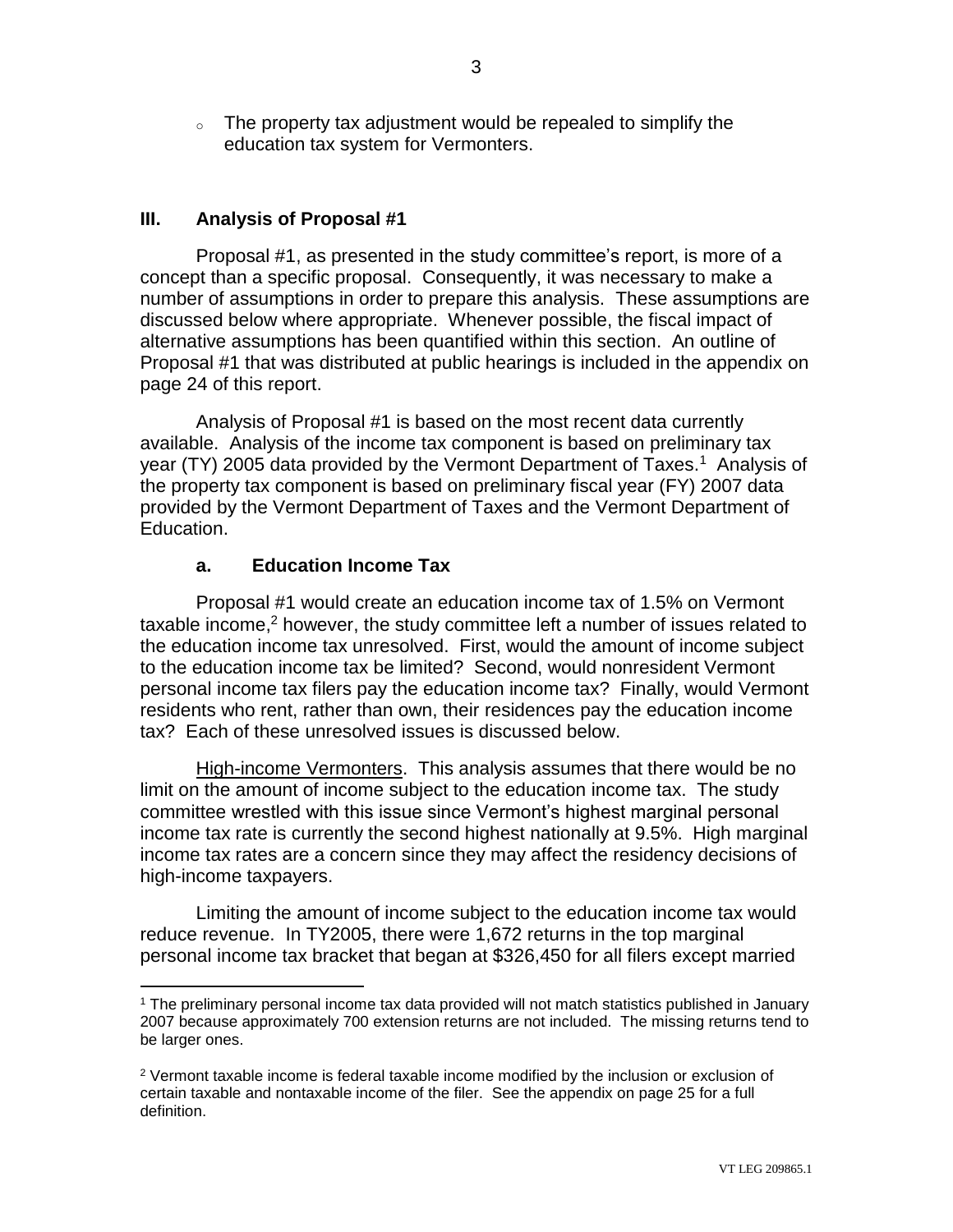taxpayers who chose to file separately. The revenue forgone by limiting the amount of income subject to tax at \$326,450 per return (or \$113,225 per return for married taxpayers filing separately) would have been almost \$11 million. The average education income tax paid by filers in this bracket would have fallen sharply from \$11,455 to \$4,897 per return.

Nonresidents. This analysis also assumes that nonresidents with Vermont taxable income would not be subject to the education income tax. Whether nonresident taxpayers should pay the education income tax is an issue because these taxpayers do not pay the homestead tax; if they happen to own taxable real property in Vermont, it is subject to the nonresidential property tax. Consequently, unlike resident homeowners, nonresident taxpayers would not realize any offsetting reduction in property taxes under Proposal #1.

Requiring nonresidents with Vermont taxable income to pay the education income tax would increase revenue. In TY2005, Vermont personal income tax returns were filed by 46,514 nonresidents; of these, 39,949 reported Vermont taxable income. After apportioning the taxable income of nonresidents to Vermont, a fixed tax rate of 1.5% would have raised an estimated \$11 million or an average of \$275 per return.

Renters. This analysis also assumes that resident occupants of rental housing would be subject to the education income tax. Whether renters should pay the education income tax is an issue because renters pay the existing nonresidential property tax indirectly through their rents. Under Proposal #1, the nonresidential tax would be retained without modification, so renters would not realize any offsetting reduction in the education property taxes they pay through their rents.

The revenue that would be forgone if all renters were exempted from the education income tax is uncertain, but it would be significant. Consequently, the study committee considered exempting only those renters with household income under \$47,000.<sup>3</sup> However, this issue was never resolved, and whether all renters or only low-income renters would be exempt from the education income tax was left for further discussion.

The 2005 American Community Survey (ACS) reported that there were 71,965 renter-occupied housing units in Vermont with total household income of \$2,493 million. Although renter-occupied housing units accounted for almost 29% of all occupied housing units in Vermont, renters accounted for only 17% of total household income. The average household income for renter-occupied housing units was \$34,646 per household compared to \$68,729 per household for owner-occupied housing units.

 $\overline{a}$ 

<sup>3</sup> Presumably, a limit at \$47,000 limit was considered because the household income limit for the existing renter rebate program is \$47,000.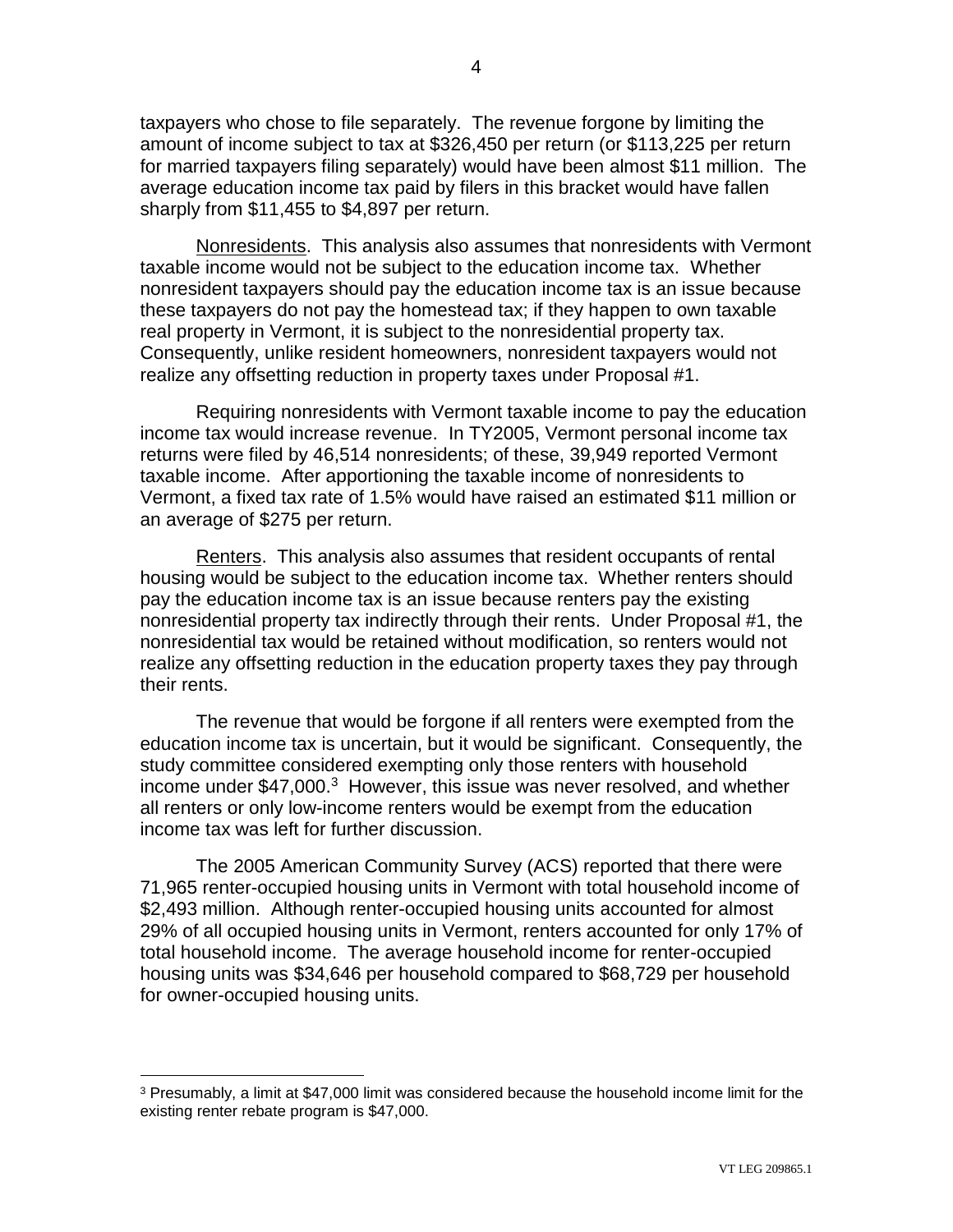More than one-half of renter-occupied households in Vermont had household income under \$25,000 in 2005; four-fifths had household income under \$50,000. The percent of housing units occupied by renters declined steeply as household income rose; however, there were renters at all levels of household income. For example, there were 2,294 renter-occupied units with household income over \$100,000 in 2005.

### **Housing Tenure by Household Income**

| Household income<br>in 2005 | Renter-occupied<br>units | Percent of all<br>rental units | Percent of all<br>housing units |
|-----------------------------|--------------------------|--------------------------------|---------------------------------|
| \$0 to \$24,999             | 35,327                   | 49.1%                          | 54.9%                           |
| \$25,000 to \$49,999        | 22,564                   | 31.4%                          | 32.3%                           |
| \$50,000 to \$74,999        | 8,988                    | 12.5%                          | 17.7%                           |
| \$75,000 to \$99,999        | 2,792                    | 3.9%                           | 10.3%                           |
| \$100,000 or more           | 2.295                    | 3.2%                           | 6.2%                            |
| Total                       | 71,965                   | 100.0%                         | 28.9%                           |

Source: U.S. Census Bureau, 2005 American Community Survey

Estimating the amount of revenue that would be forgone if renters were exempted from the education income tax is difficult. Although the ACS includes data that relate housing tenure to income, it reports household rather than taxable income. Household income is defined more broadly than taxable income and the relationship between the two measures of income varies widely across households.<sup>4</sup> Among low-income households, taxable income is a smaller percentage of household income; many low-income households have no taxable income at all.

Assuming that total taxable income for renters is roughly two-thirds of total household income, the revenue forgone by exempting all renters from the education income tax would be roughly \$25 million or \$347 per renter-occupied household. Although exempting renters with household income under \$47,000 would exclude most renters from the education income tax, the revenue forgone would likely be roughly half that amount, since taxable income is a higher percentage of household income for high-income renters.

# **b. Homestead Property Tax**

 $\overline{a}$ 

The existing tax on homestead property would be retained under Proposal #1, but it would be modified in several ways. First, the base tax rate on homestead property would be significantly lowered to reduce reliance on the property tax. Second, the spending adjustment to the base homestead tax rate would be weighted. Finally, the homestead property tax adjustment would be

<sup>4</sup> See the appendix on page 25 for definitions of both household income and taxable income.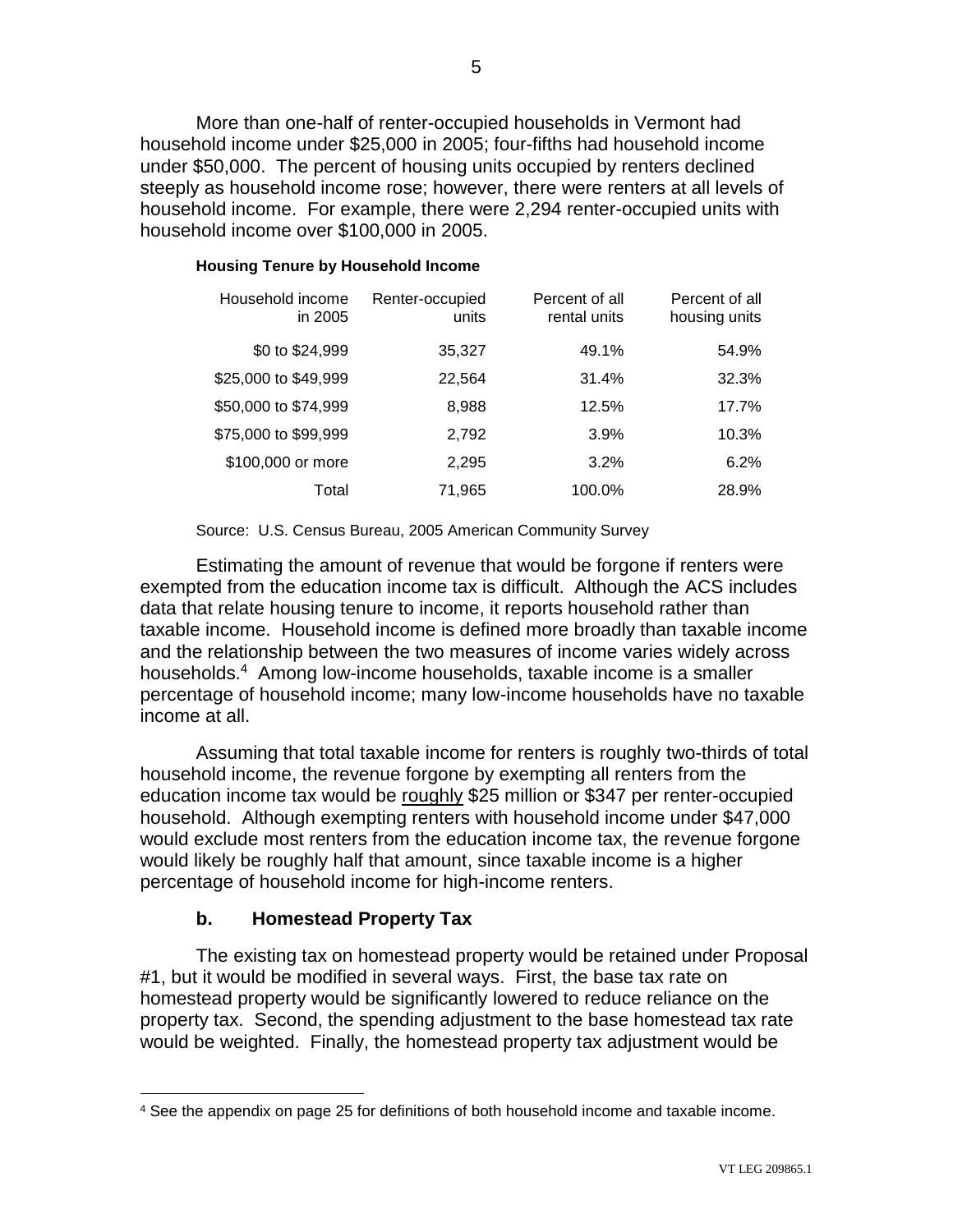repealed to simplify the education tax system. Each of these modifications to the homestead property tax is discussed below.

Base tax rate on homestead property. Under Act 68, the statutory base tax rate on homestead property is \$1.10 per \$100 of fair market value. However, this tax rate is adjusted in any year in which there is a projected surplus or deficit in the education fund. Projected surpluses have allowed the base tax rate on homestead property to be reduced every year since the enactment of Act 68 in FY2005. In FY2007, the actual base tax rate on homestead property was \$0.95.

Presumably, Proposal #1 would continue to adjust the base tax rate on homestead property whenever there is a projected surplus or deficit in the education fund. However, the study committee did not address this question directly in its report nor did it determine the amount at which the base homestead tax rate would be set. For the purpose of this analysis, the actual base homestead tax rate is set at \$0.24 or \$0.71 less than the base tax rate under Act 68 in FY2007.

Spending adjustment to the base homestead tax rate. Under Act 68, the base homestead tax rate is adjusted by school district in proportion to education spending per equalized pupil. This adjustment is accomplished by multiplying the base homestead tax rate by the ratio of a school district's per-pupil education spending to the base education payment. $5$  The study committee report did not specifically set the amount of the base education payment or the mechanism for adjusting it annually. For the purpose of this analysis, the base education payment is set at \$7,330 per equalized pupil, its FY2007 level.

Proposal #1 would continue to apply a spending adjustment to the base homestead tax rate. However, that portion of a school district's per-pupil education spending that is in excess of the base education payment would be weighted. The study committee decided to weight education spending above the base education payment by a factor of three to approximate the increase in the homestead tax rate that would result from an increase in per-pupil education spending under Act 68. 6

For example, an additional \$100 in per-pupil education spending would have raised the homestead tax rate by about 1.3 cents under Act 68 in FY2007. Because the base homestead tax rate under Proposal #1 is \$0.24 rather than \$0.95, using the same unweighted spending adjustment would have raised the homestead tax rate by only 0.3 cents. With the weighted spending adjustment, an additional \$100 in per-pupil spending would have raised the homestead tax rate under Proposal #1 by about 1 cent in FY2007.

 $\overline{a}$ 

<sup>&</sup>lt;sup>5</sup> In FY2007, the homestead tax rate equals \$0.95 x (education spending per pupil / \$7,330).

<sup>6</sup> Under Proposal #1, the homestead tax rate would have equaled \$0.24 x (1 + 3 x (*above-base* education spending per pupil / \$7,330)).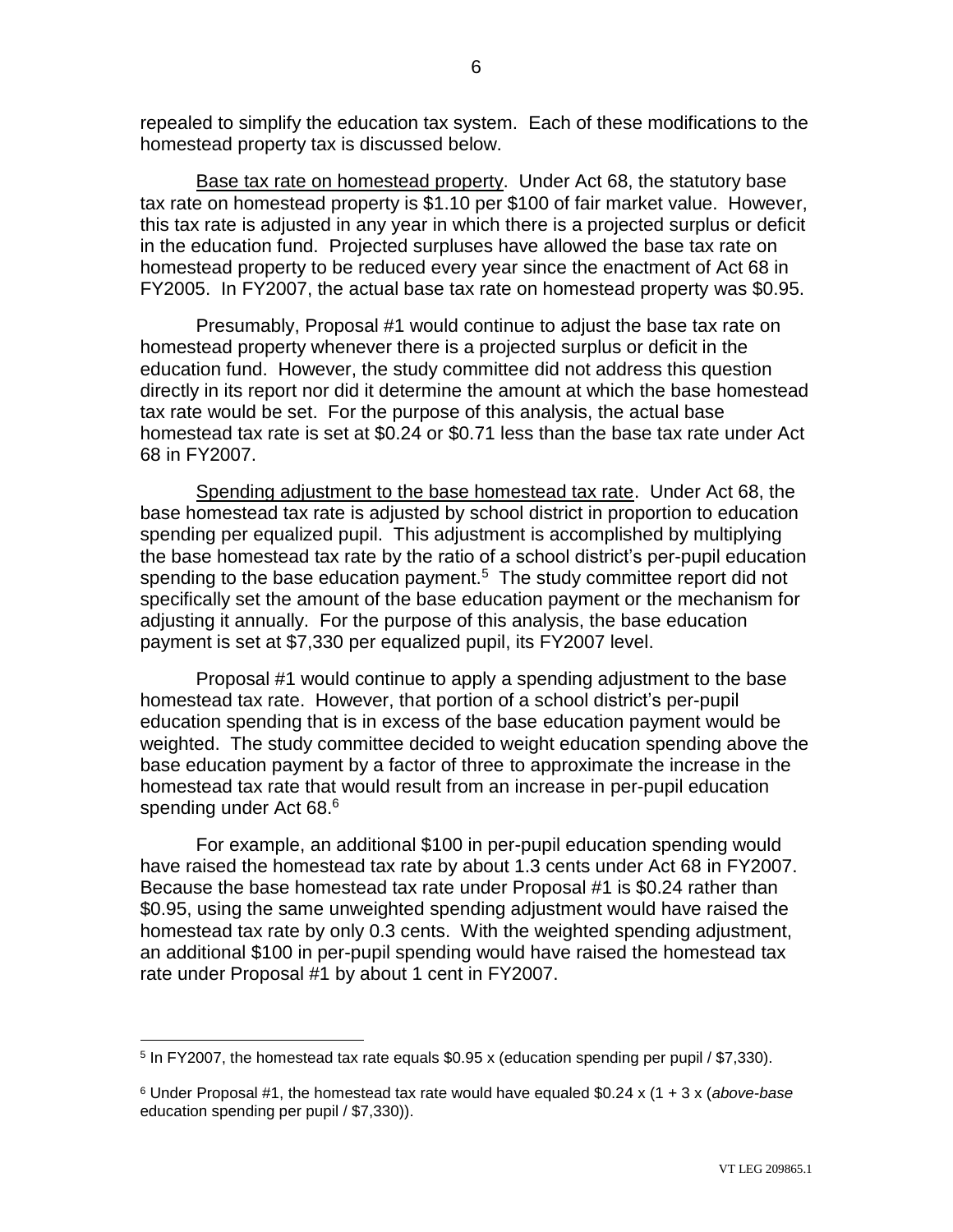

**Spending Adjustment to the Base Homestead Tax Rate**

In addition, weighting the spending adjustment would initially provide a larger homestead tax reduction for low-spending school districts than for highspending school districts. Under Proposal #1, the average spending-adjusted homestead tax rate would have been reduced by almost 60% in FY2007. However, the percent reduction in the spending-adjusted homestead tax rate would vary by per-pupil spending level. For example, the homestead tax rate would have declined by 75% in a school district spending \$7,330 per pupil but would have declined by only 52% in a school district spending \$12,986 per pupil.

| Per-Pupil Spending |        | <b>Equalized Homestead Tax Rates</b> |        |  |
|--------------------|--------|--------------------------------------|--------|--|
|                    | Act 68 | Proposal #1                          |        |  |
| \$7,330            | \$0.95 | \$0.24                               | -75%   |  |
| \$8,869            | \$1.15 | \$0.39                               | $-66%$ |  |
| \$10,732           | \$1.39 | \$0.57                               | $-59%$ |  |
| \$12,986           | \$1.68 | \$0.80                               | $-52%$ |  |

#### **Equalized Homestead Property Tax Rates**

Calculations showing what homestead tax rates would have been under Proposal #1 in FY2007 for each school district are included at the end of this report. The average spending-adjusted homestead tax rate for a school district spending \$10,473 per pupil would have been \$0.55 compared to \$1.37 under Act 68. Those school districts with the lowest education spending, at \$7,330 per pupil or less, would have had a tax rate of \$0.24 compared to \$0.95 under Act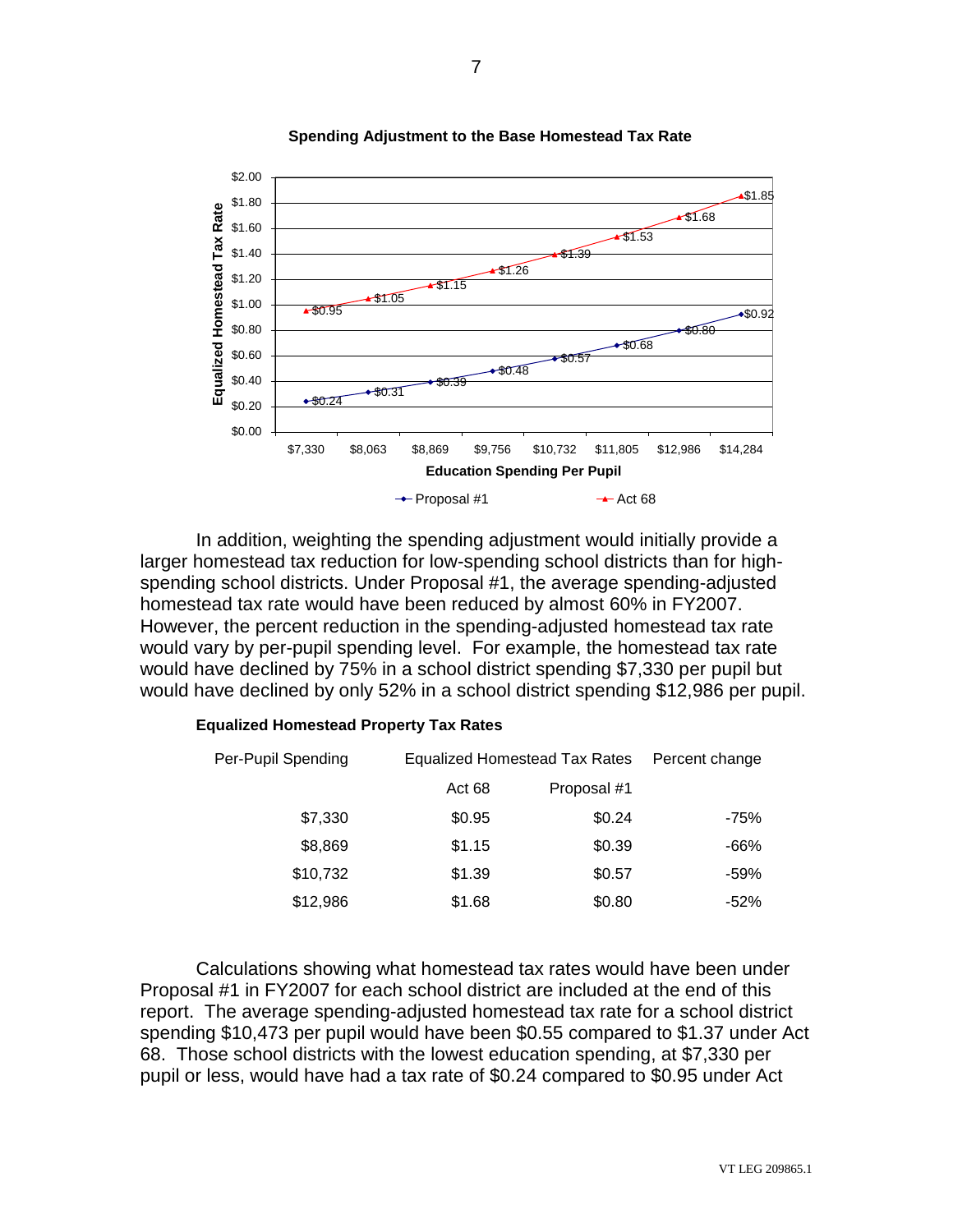68; the school district with the highest education spending, at \$14,650 per pupil, would have would have had a tax rate of \$0.96 compared to \$1.90 under Act 68.

Homestead property tax adjustment. Under Act 68, most Vermonters do not pay the homestead property tax on their "housesite," which includes the primary residence and up to two acres of contiguous land. Instead, they pay an education tax on their housesite that is based, at least in part, on their household income. The mechanism through which this is accomplished is the property tax adjustment. Proposal #1 would repeal the property tax adjustment to simplify the education tax system. In FY2007, total property tax adjustments amounted to an estimated \$107 million.

Under current law, Vermonters with household income under \$85,000 may pay an education tax on their housesite that is based entirely on their household income.<sup>7</sup> Vermonters with household income over \$85,000 may pay an education tax based partially on their household income and partially on the value of their housesite in excess of \$200,000. However, once household income reaches \$105,556, taxpayers are better off simply paying a homestead tax that is based on the full value of their housesite.

There are two related provisions of Act 68 that should also be discussed here. The first provision, the "homestead exemption," allows Vermonters with household income under \$47,000 to pay the homestead property tax after deducting \$15,000 from the fair market value of their housesite *instead* of paying the homestead tax based on household income. The second provision, the "acreage adjustment," entitles Vermonters with household income under \$85,000 to an *additional* adjustment of \$10 per acre for up to five acres in excess of the two-acre housesite.

Both the homestead exemption and the acreage adjustment are technically part of the homestead property tax adjustment under Act 68. Moreover, both provisions serve to further complicate an education property tax system that the study committee intended Proposal #1 to simplify. Although the study committee did not specifically address either of these related parts of the homestead property tax adjustment, it is assumed for the purpose of this analysis that both would be repealed.

# **c. Nonresidential Property Tax**

The existing tax on nonresidential property would be retained under Proposal #1 without any modification. Under Act 68, the statutory tax rate on nonresidential property is \$1.59 per \$100 of fair market value. However, like the base tax rate on homestead property, the nonresidential tax rate has been reduced every year in which there has been a projected surplus in the education fund. In FY2007, the actual nonresidential tax rate was \$1.44.

 $\overline{a}$ 

<sup>7</sup> In FY2008, the household income limit will increase to \$90,000.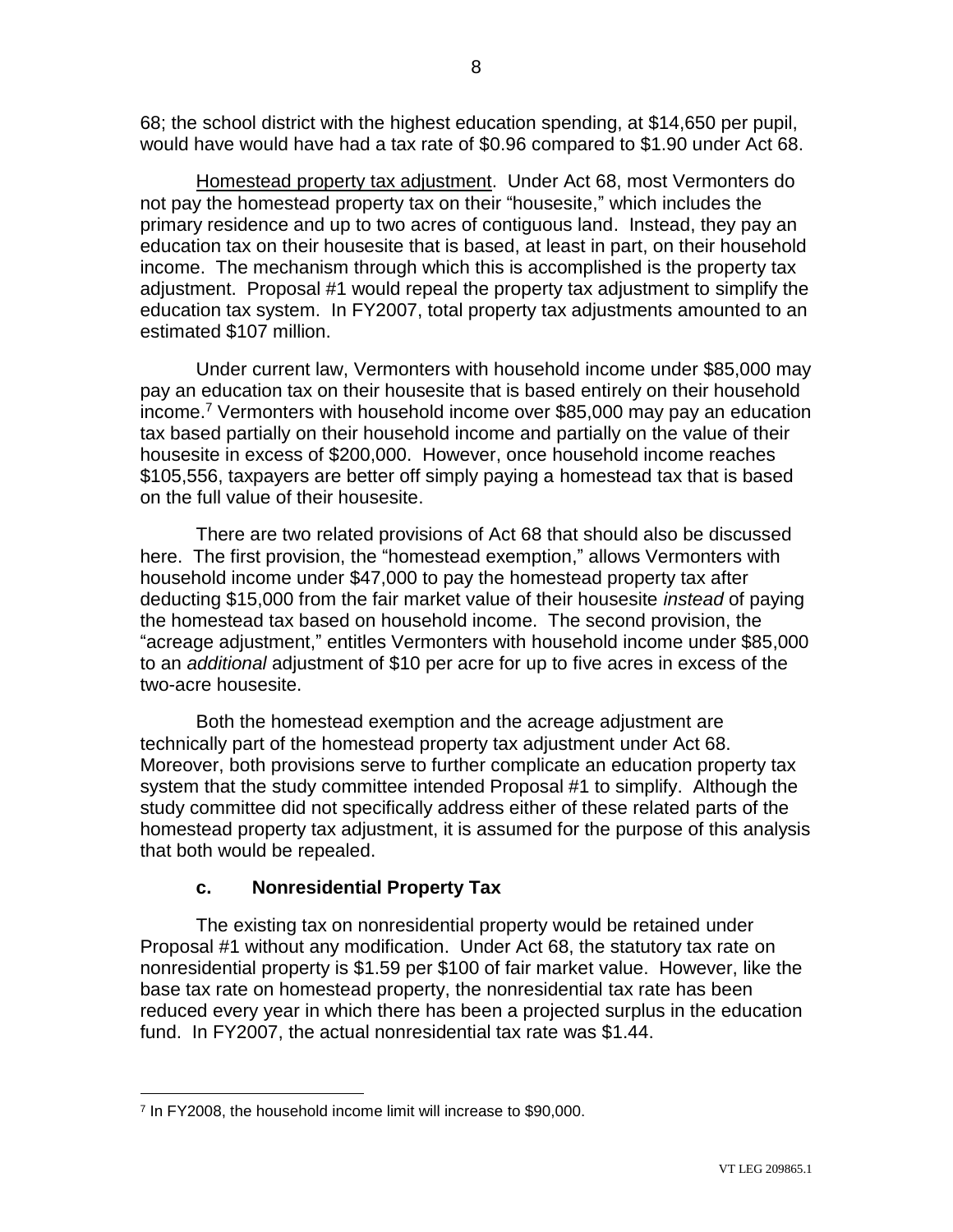Presumably, Proposal #1 would continue to adjust the statutory tax rate on nonresidential property whenever there is a projected surplus or deficit in the education fund. However, the study committee did not specifically address this question in its report. For the purpose of this analysis, the actual nonresidential tax rate is set at its FY2007 level. Unlike the tax rate on homestead property, the nonresidential tax rate is not adjusted in proportion to per-pupil education spending.

# **d. Homeowner Rebate Program**

Under Act 68, Vermonters with household income under \$47,000 may be eligible for a homeowner rebate if their *adjusted* education property tax and their municipal property tax exceed a certain percentage of their household income. Proposal #1 would retain the homeowner rebate, but the calculation of the rebate would exclude the education income tax. Since the homestead property tax would be significantly reduced under Proposal #1, the cost of the homeowner rebate would also be much lower.

Analysis of the homeowner rebate program in FY2007 is complicated by the passage of Act 185 last session. Under Act 185, the property tax adjustment and the homeowner rebate programs were consolidated and the first payment under the consolidated program is not due until July 1, 2007. As a result, taxpayers will not receive the homeowner rebates to which they otherwise would have been entitled in FY2007 until FY2008. For the purpose of this analysis, the homeowner rebate is excluded from consideration.

# **IV. Education Fund Analysis**

In this analysis, the base homestead property tax rate was reduced to the point at which the operating results under Proposal #1 and Act 68 would be roughly equal. Since the base homestead tax rate was adjusted by whole cents, there is a \$1.1 million difference in the operating results. In addition, the operating result shown for Act 68 varies slightly from actual current law because, as discussed above, the cost of the homeowner rebate program in FY2007 is excluded. An education fund balance sheet for FY2007 is presented below.

# **a. Expenditures**

This analysis compares Proposal #1 to Act 68 for one year only. However, with the single exception of the homeowner rebate program, it is assumed that total education fund expenditures would remain unchanged under Proposal #1. Consequently, any impact that implementation of Proposal #1 might have on the rate of growth in education spending is not reflected in this analysis. Since the enactment of Act 68 in FY2005, education fund expenditures have grown at an average annual rate of 5.9%. In FY2007, total education fund expenditures were over \$1.2 billion.

How Vermonters who vote on school budgets would react to Proposal #1 is uncertain, but it is likely that Proposal #1 would tend to increase the rate of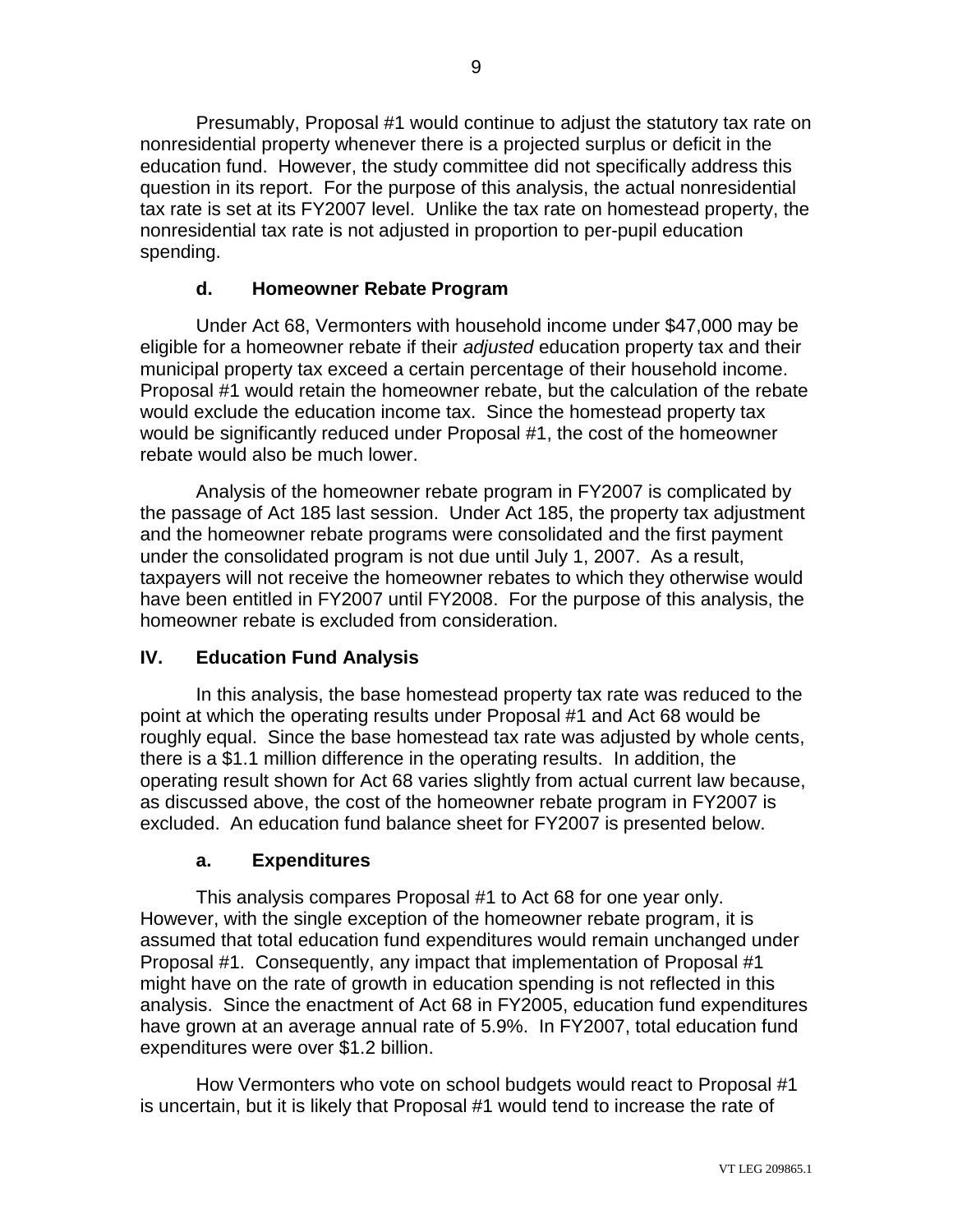growth of education spending. First, the 60% reduction in the average homestead tax rate would mean that the property tax cost would be significantly lower at any given level of per-pupil education spending. Although weighting the spending adjustment would result in increases in the homestead property tax rate that are close to the increases that would result under Act 68, the increase would be on a much smaller base tax rate.

Second, under Proposal #1, 44% of the education tax on homesteads would no longer be related to per-pupil education spending at all. Under Act 68, the homestead tax increases in proportion to per-pupil education spending whether the tax is based on property value or household income. Under Proposal #1, the income tax component of the education tax would remain constant regardless of the level of per-pupil education spending. Consequently, the impact of higher per-pupil spending on the total education tax bills of Vermonters would be diminished.

# **b. Revenue**

Income tax revenue. Unlike the Vermont personal income tax, which has a progressive rate schedule, the education income tax would be proportional to taxable income across income brackets. In TY2005, the education income tax would have raised an estimated \$139 million or an average of \$581 per resident personal income tax filer. As indicated above, this revenue estimate assumes that there would be no limit on the amount of taxable income subject to the tax; that nonresident filers would not be subject to the tax; and that all resident renters would be subject to the tax.

| Marginal<br>income tax<br>bracket | Number of<br>returns | Taxable<br>income<br>(millions) | Income tax<br>revenue<br>(millions) | Average tax<br>per return |
|-----------------------------------|----------------------|---------------------------------|-------------------------------------|---------------------------|
| $0.0\%$                           | 60.596               | \$0                             | \$0                                 | \$0                       |
| 3.6%                              | 167,936              | \$2,884.7                       | \$43.3                              | \$258                     |
| 7.2%                              | 60.216               | \$3,589.2                       | \$53.8                              | \$894                     |
| 8.5%                              | 7.007                | \$864.6                         | \$13.0                              | \$1,851                   |
| $9.0\%$                           | 3.026                | \$667.4                         | \$10.0                              | \$3,305                   |
| 9.5%                              | 1.672                | \$1,276.8                       | \$19.1                              | \$11,455                  |
| All Returns                       | 300.456              | \$9,257.6                       | \$139.2                             | \$5818                    |

#### **Education Income Tax in 2005**

Source: Vermont Department of Taxes

 $\overline{a}$ 

Property tax revenue. Under Act 68, *net* property tax revenues amounted to \$769 million or about 64% of education fund sources in FY2007. Net property

<sup>&</sup>lt;sup>8</sup> The average per return for resident filers excludes the 60,596 returns reporting no Vermont taxable income.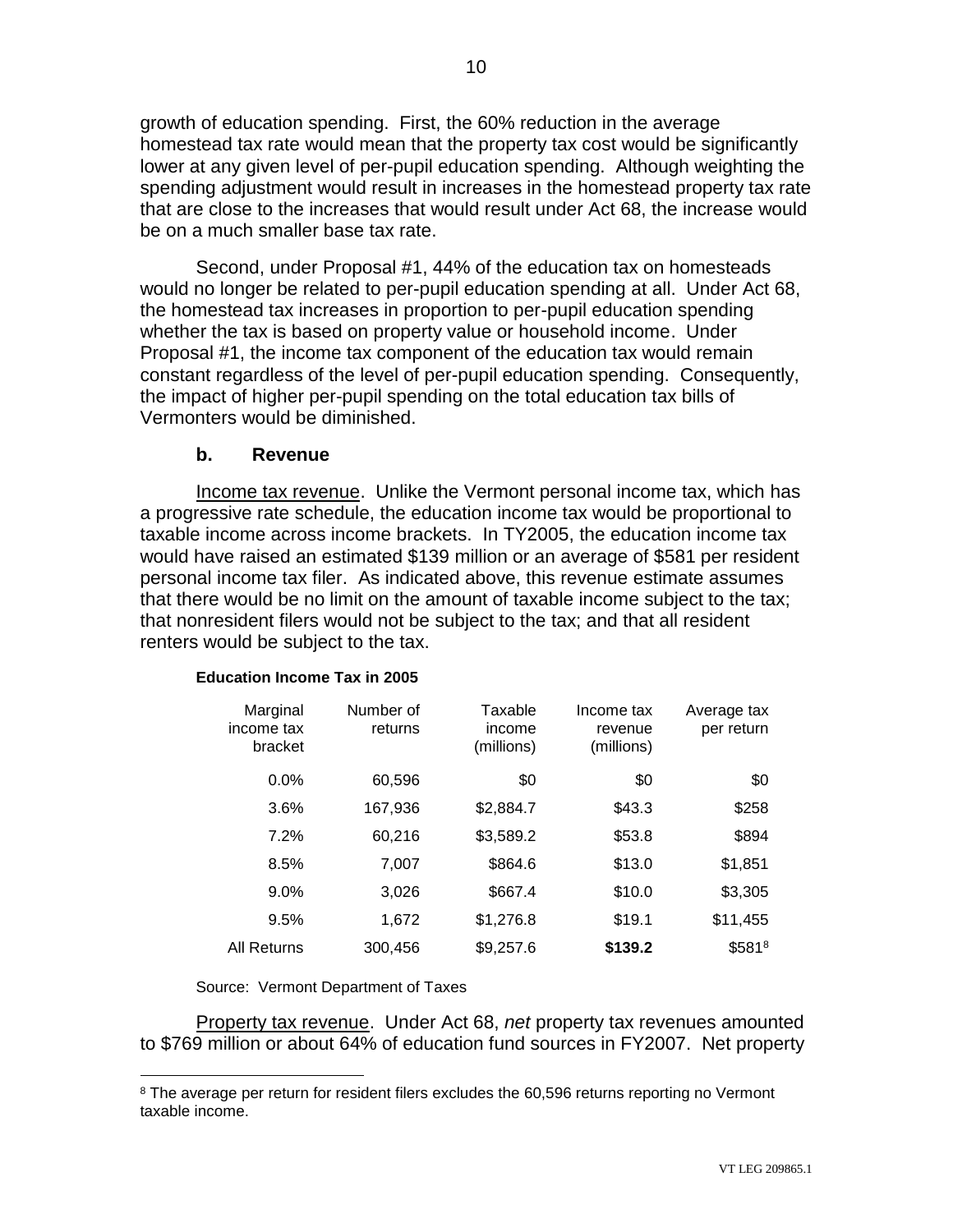tax revenue was composed of \$314 million in net taxes on homestead property and \$455 million in taxes on nonresidential property. The *gross* homestead property tax was \$421 million; however, an estimated \$107 million of this amount was returned to Vermonters through the property tax adjustment or "prebate" described above.

Under Proposal #1, property taxes would have been about \$629 million or about 52% of total education fund sources in FY2007. Nonresidential property tax revenue would have remained constant at \$455 million. However, net homestead property tax revenue would have fallen from \$314 million to \$174 million in FY2007, reducing net homestead property taxes by \$140 million or by nearly 45% as compared with Act 68.

### **Homestead Property Tax in FY2007 (millions)**

|                         | Act 68    | Proposal #1 | <b>Difference</b> |
|-------------------------|-----------|-------------|-------------------|
| Gross homestead         | \$421.0   | \$173.7     | \$247.3           |
| Property tax adjustment | $-$107.0$ | ΝA          | -\$107.0          |
| Net homestead property  | \$314.0   | \$173.7     | \$140.3           |

For the purpose of this analysis, the base homestead tax rate under Proposal #1 was set at \$0.24 in FY2007 in order to raise the \$174 million necessary to match the actual education fund operating result under Act 68. If any of the assumptions made in this analysis were changed, it would be necessary to adjust the base homestead tax rate accordingly. Under Proposal #1, one cent on the base homestead tax rate would have raised \$7.2 million in FY2007.

Composition of education fund revenue sources. As the following pie charts illustrate, reliance on the education property tax to finance school spending would have declined under Proposal #1 in FY2007. Nevertheless, total property taxes would have continued to account for more than one-half of all education fund revenue sources. Moreover, the tax burden on nonresidential property would have remained unchanged.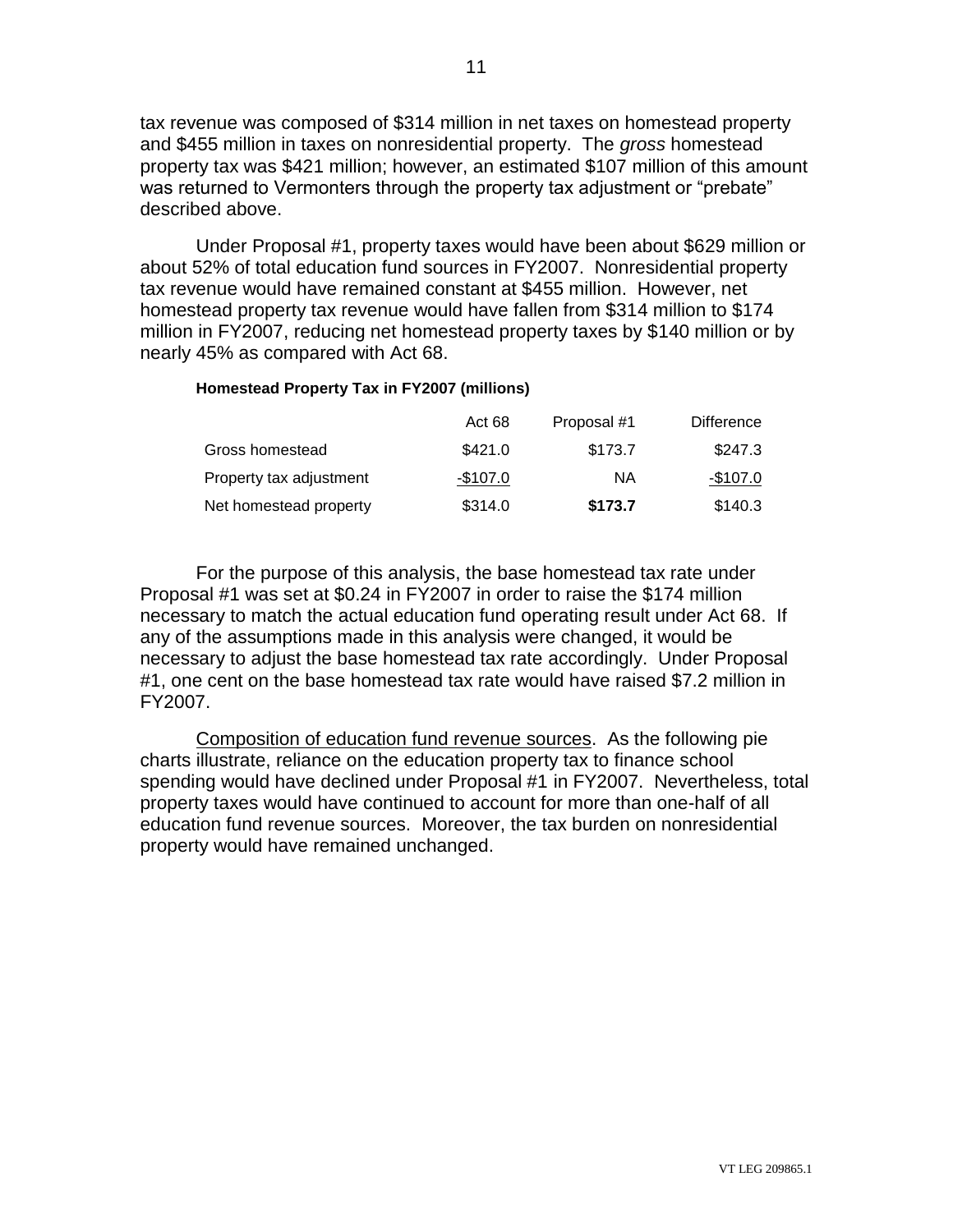

Reliance on the property tax would have declined from 64% of total education fund sources under Act 68 to 52% under Proposal #1. The 12% reduction in the property tax share would have been made up entirely by new education income tax revenue. The share of all other revenue sources, which accounted for 36% of total education fund sources in FY2007, would have remained unchanged under Proposal #1.

Although the homestead property would be reduced initially, it is likely that reliance on the property tax would continue to grow under Proposal #1. Since the implementation of Act 68 in FY2005, non-property tax revenues have grown at an average annual rate of only 3.6%. Since TY2002, the taxable income base has grown at an average annual rate of 5.6%.<sup>9</sup> If non-property tax revenue sources do not keep pace with growth in education spending, the property tax must make up the difference under both Act 68 and Proposal #1.

 $\overline{a}$ 

<sup>&</sup>lt;sup>9</sup> The respective base years were chosen for these calculations because in FY2005 the mix of non-property tax revenues dedicated to the education fund changed significantly and in TY2002 Vermont decoupled from the federal income tax.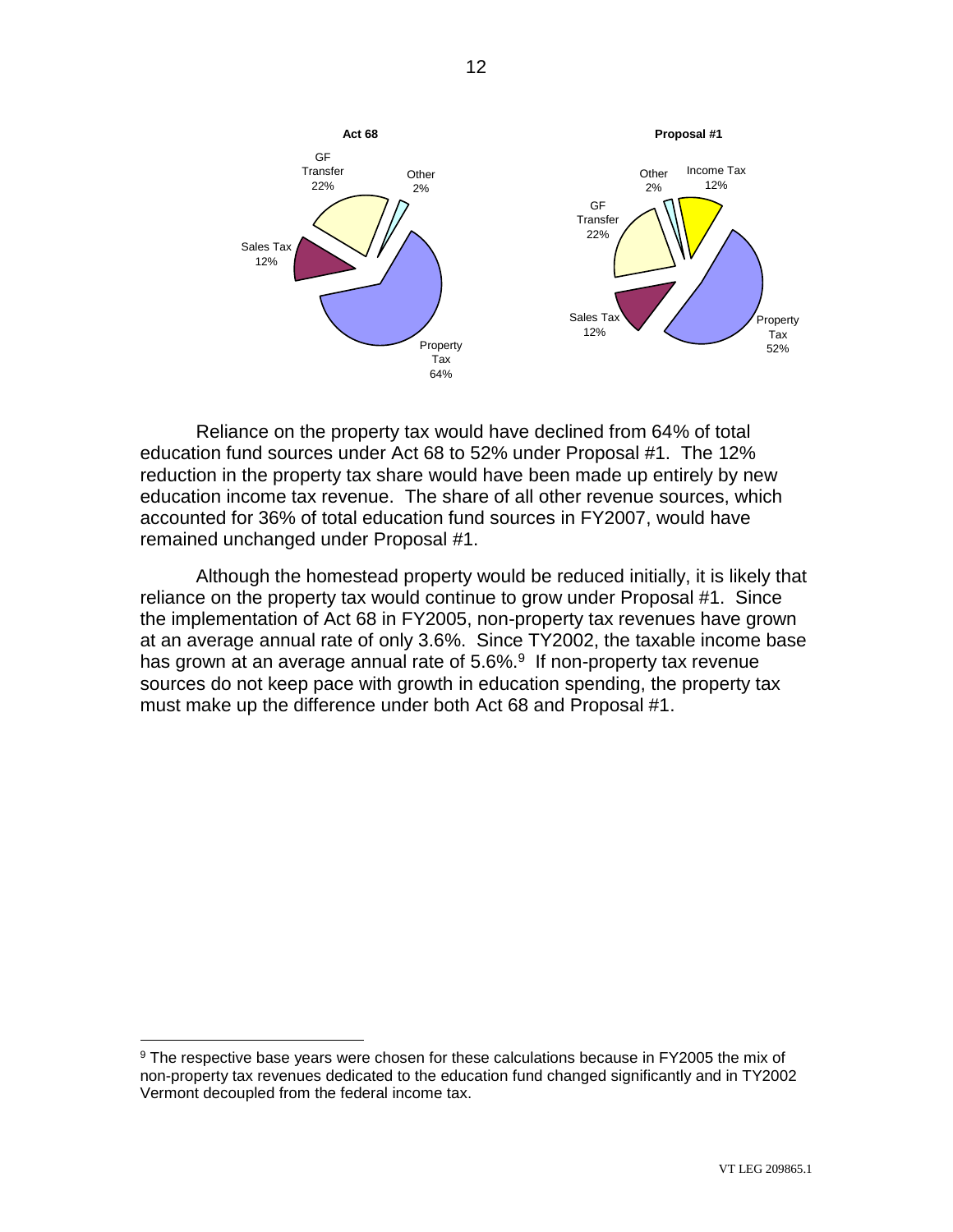# **Education Fund Outlook - Act 68 Compared to Proposal #1**

### **(millions of dollars)**

*Note: This is a hypothetical education fund outlook based on FY2007 data. It is a working document and is only intended to illustrate how an education income tax might work.*

| <b>Assumptions</b>                             | Act 68    | Proposal | Difference                                        |  |
|------------------------------------------------|-----------|----------|---------------------------------------------------|--|
| Homestead Tax Rate (rate varies with spending) | \$0.95    | \$0.24   | $-$0.71$                                          |  |
| Tax Rate on Taxable Income (rate is flat)      |           | 1.5%     | 1.5%                                              |  |
| Uniform Non-Homestead Tax Rate                 | \$1.44    | \$1.44   |                                                   |  |
| Base Education Payment Per Pupil               | \$7,330   | \$7,330  |                                                   |  |
| Base Rate on Household Income                  | 1.80%     |          |                                                   |  |
| \$85,000<br>Household Income Limit             |           |          | Homestead property tax<br>adjustment is repealed. |  |
| Housesite Value Limit                          | \$200,000 |          |                                                   |  |

#### **Sources**

| <b>Total Sources</b>           |                                | 1,206.7 | 1,205.6 | (1.1)                    |
|--------------------------------|--------------------------------|---------|---------|--------------------------|
| <b>Fund Interest</b>           |                                | (0.8)   | (0.8)   | $\overline{\phantom{a}}$ |
|                                | Vermont Yankee Education Tax   | 1.9     | 1.9     | $\overline{\phantom{0}}$ |
| <b>Medicaid Transfer</b>       |                                | 6.3     | 6.3     | $\overline{\phantom{0}}$ |
| Lottery Transfer               |                                | 21.5    | 21.5    |                          |
| <b>General Fund Transfer</b>   |                                | 268.7   | 268.7   |                          |
| Purchase & Use Tax             |                                | 27.0    | 27.0    |                          |
| Sales & Use Tax                |                                | 113.1   | 113.1   |                          |
|                                | Non-Homestead Education Tax    | 455.0   | 455.0   | -                        |
| Education Income Tax           |                                |         | 139.2   | 139.2                    |
| <b>Property Tax Adjustment</b> |                                | (107.0) |         | 107.0                    |
|                                | <b>Homestead Education Tax</b> | 421.0   | 173.7   | (247.3)                  |
|                                |                                |         |         |                          |

#### **Uses**

| <b>Education Payment</b>              | 1,018.4 | 1,018.4 |  |
|---------------------------------------|---------|---------|--|
| <b>Special Education</b>              | 125.1   | 125.1   |  |
| <b>State-Placed Students</b>          | 14.4    | 14.4    |  |
| Transportation                        | 14.0    | 14.0    |  |
| <b>Technical Education</b>            | 10.6    | 10.6    |  |
| Small Schools                         | 5.4     | 5.4     |  |
| <b>EEE Block Grant</b>                | 4.8     | 4.8     |  |
| <b>Capital Debt</b>                   | 0.4     | 0.4     |  |
| <b>Adult Education &amp; Literacy</b> | 1.0     | 1.0     |  |
| Homeowner Rebate (transition year)    | 0.0     | 0.0     |  |
| <b>Renter Rebate</b>                  | 5.2     | 5.2     |  |
| Reappraisal & Listing                 | 3.2     | 3.2     |  |
| <b>Total Uses</b>                     | 1,202.5 | 1,202.5 |  |

### **Fund Balance**

| <b>Operating Result</b>   |      | 3.1  | (1.1) |
|---------------------------|------|------|-------|
| Prior Year Fund Balance   | 29.5 | 29.5 |       |
| <b>Total Fund Balance</b> | 33.7 | 32.6 | (1.1) |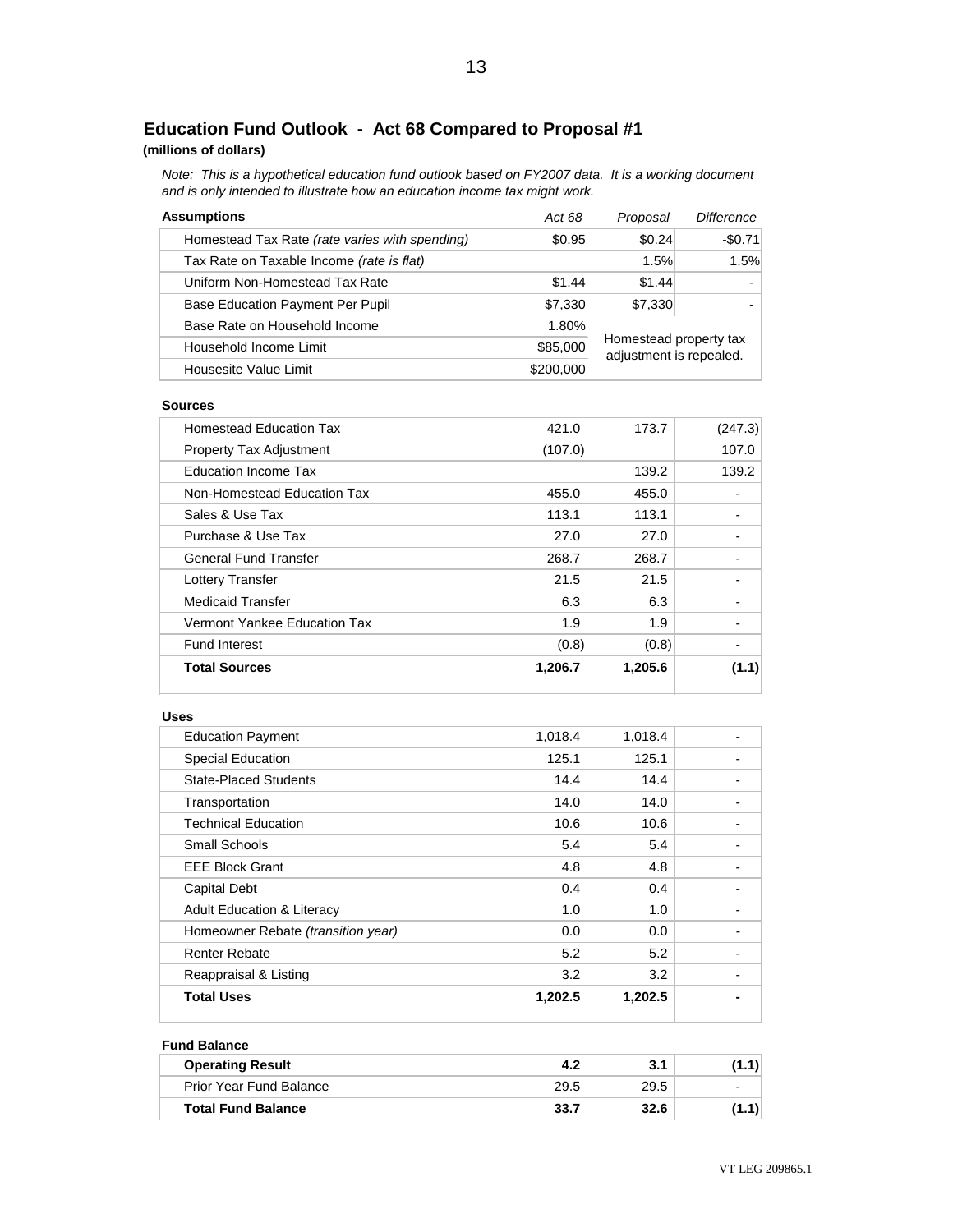# **V. Distribution of Property and Income Tax Burdens**

# **a. Resident Homeowners**

Analyzing the distribution of education income and property tax burdens for resident homeowners under Proposal #1 as compared to Act 68 is problematic. In order to prepare a systematic analysis of relative tax burdens, it would be necessary to know household income, taxable income, homestead and housesite value, and the homestead tax rate for each owner-occupied household in Vermont. As discussed below, this information is not available by household.

Under Act 68, the education tax paid by resident homeowners, whether based on homestead value or household income, is assessed on households. Under Proposal #1, the homestead property tax would also be assessed on households; however, the education income tax would be assessed on taxable income as reported on the Vermont personal income tax return. Since there are many situations in which multiple tax returns are filed for individual households, data on taxable income is not readily available *by household*.

To get a sense of the distribution of income and property tax burdens, this analysis calculates education tax liabilities for hypothetical homesteads under Act 68 and Proposal #1. However, this approach also has significant limitations. First, it is necessary to make assumptions about the relationship between current income and house value. However, as the following data from the 2003 American Housing Survey (AHS) indicate, this relationship varies widely between households.

| Ratio of value to<br>current income | Total occu-<br>pied units | Rural | Mobile<br>Homes | Elderly | <b>Below</b><br>poverty level |
|-------------------------------------|---------------------------|-------|-----------------|---------|-------------------------------|
| Less than 1.5                       | 23.1%                     | 30.1% | 65.1%           | 13.0%   | 7.8%                          |
| 1.5 to $1.9$                        | 11.9%                     | 11.9% | 8.0%            | 5.9%    | 1.9%                          |
| 2.0 to 2.4                          | 10.7%                     | 10.2% | 5.4%            | 6.5%    | 1.9%                          |
| 2.5 to 2.9                          | 9.4%                      | 8.3%  | 3.1%            | 7.1%    | 2.5%                          |
| $3.0 \text{ to } 3.9$               | 12.4%                     | 10.5% | 4.7%            | 11.7%   | 4.2%                          |
| 4.0 to 4.9                          | 7.5%                      | 6.7%  | 3.4%            | 9.1%    | 3.4%                          |
| 5.0 or more                         | 23.3%                     | 20.3% | 7.9%            | 43.9%   | 58.2%                         |
| Zero or negative                    | 1.8%                      | 1.9%  | 2.1%            | 2.7%    | 20.1%                         |
| <b>Median ratio</b>                 | 2.7                       | 2.3   | 1.1             | 4.5     | 34.1                          |

# **Ratio of House Value to Current Income**

Source: 2003 American Housing Survey for the United States

For example, the AHS reports that although fewer than 24% of all homeowners own homes that are worth at least five times their current income, more than 44% of the elderly own homes worth at least five times their current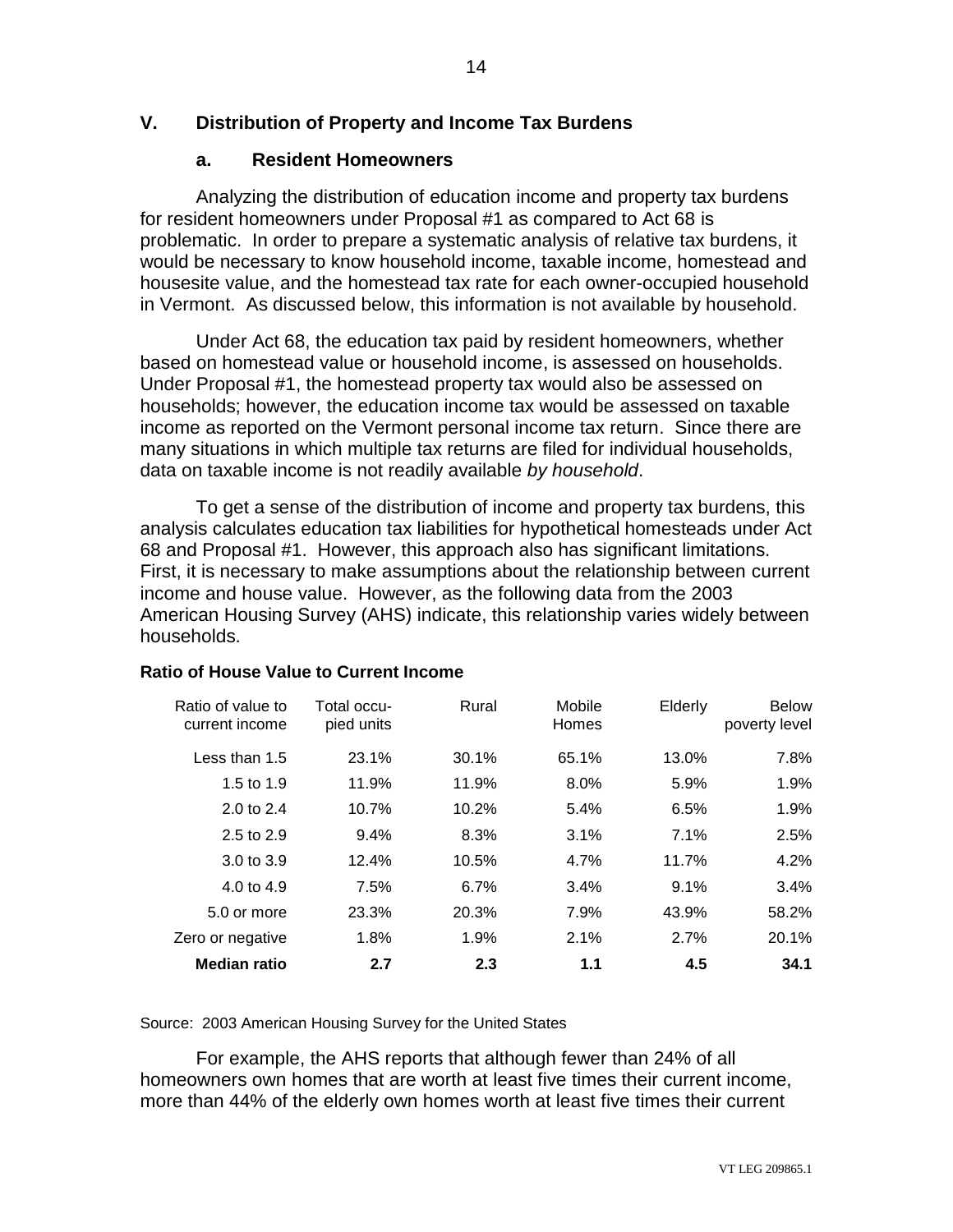income (presumably because they have retired and are living on fixed incomes). The AHS also reports that among all homeowners, 23% own homes that are worth less than 1.5 times their current income while 23% own homes worth more than five times their current income. Although the AHS reports national data, it is likely that similar disparities between income and home values exist in Vermont.

Second, it is necessary to make assumptions about the relationship of household income to taxable income. Although Vermont household income and Vermont taxable income both use federal adjusted gross income as a starting point, Vermont household income is defined much more broadly. Consequently, the relationship between household and taxable income also varies widely between households. The definitions of both household and taxable income are included in the appendix on page 25.

Finally, this analysis of the distribution of income and property burdens for resident homeowners addresses only the initial impact of Proposal #1. If education spending continues to grow at historical rates, reliance on the homestead property tax would increase over time. To the extent that growth in property values exceeded growth in household income, resident homeowners who currently pay a homestead tax that is based on household income would likely assume a larger portion of the homestead property tax burden over time.

Hypothetical resident homeowners. FY2007 homestead tax liabilities are presented in the following tables for three hypothetical resident homeowners. The taxable income and housesite value assumptions are *averages* for actual resident homeowners with household income within \$5,000 of the target household income level. Calculations are presented for a school district with education spending at the 50<sup>th</sup> percentile or \$10,468 per pupil in FY2007.<sup>10</sup>

Two simplifying assumptions were made in calculating homestead taxes for these hypothetical taxpayers. First, it was assumed that the homesteads of these hypothetical taxpayers consist entirely of their housesite – residence and two acres of contiguous land. Under Act 68, the property tax adjustment is limited to the housesite; any additional contiguous acreage would be subject to the homestead property tax rate.

Second, taxpayers with household income under \$47,000 may be eligible for the homeowner rebate if their adjusted education tax and their municipal tax exceed a certain percentage of their household income. The potential effect of the homeowner rebate is not considered in this analysis; however, under Proposal #1 the education income tax would be excluded from the homeowner rebate calculation, so including the homeowner rebate here could only increase the education tax for this taxpayer under Proposal #1.

 $\overline{a}$ 

<sup>&</sup>lt;sup>10</sup> Calculations for school districts with higher and lower per-pupil education spending are included in the appendix on pages 27-29.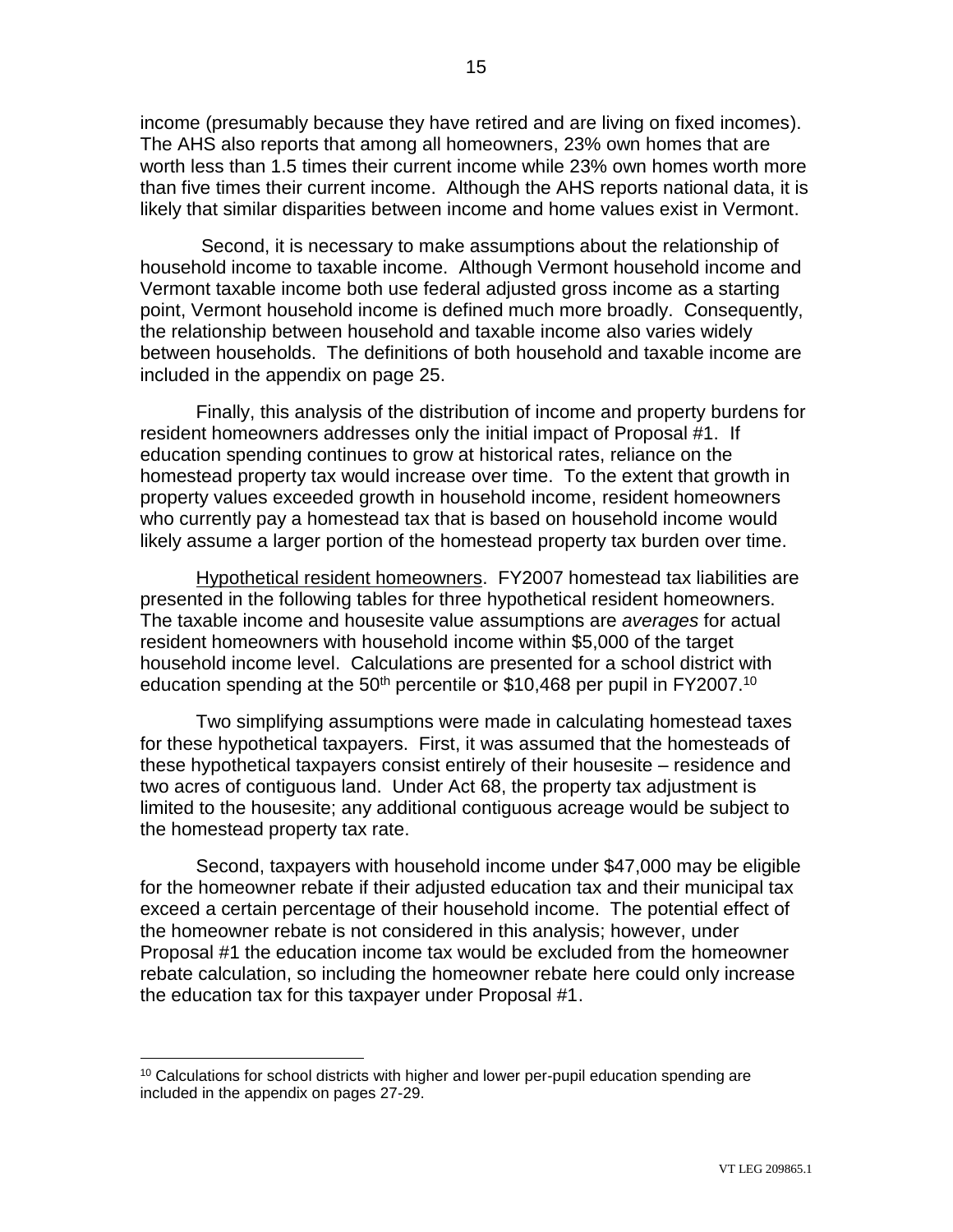### **Assumptions**

 $\overline{a}$ 

|                                                 | Household 1 <sup>11</sup> | <b>Household 2</b> | <b>Household 3</b> |
|-------------------------------------------------|---------------------------|--------------------|--------------------|
| Target household income                         | \$40,000                  | \$60,000           | \$100,000          |
| Housesite value                                 | \$157,212                 | \$184,236          | \$249,129          |
| Taxable income                                  | \$21,932                  | \$37,884           | \$67,611           |
| Ratio of housesite value to<br>household income | 3.9                       | 3.1                | 2.5                |
| Ratio of housesite value to taxable<br>income   | 7.2                       | 4.9                | 3.7                |

### **Education Spending at \$10,468 per Pupil**

| <b>Current law</b>      |           |               |          |
|-------------------------|-----------|---------------|----------|
| Homestead property tax  | \$2,133   | \$2,499       | \$3,380  |
| Property tax adjustment | $-$1,105$ | <u>-\$957</u> | $-$143$  |
| Total tax on housesite  | \$1,028   | \$1,542       | \$3,237  |
| Proposal #1             |           |               |          |
| Homestead property tax  | \$865     | \$1,013       | \$1,370  |
| Education income tax    | \$329     | \$568         | \$1,014  |
| Total                   | \$1,194   | \$1,582       | \$2,384  |
| <b>Difference</b>       | \$165     | \$39          | $$ -853$ |

The higher-income taxpayer in this Illustration would pay \$853 less under Proposal #1. Under Act 68, this taxpayer would pay a homestead tax partially based on household income and partially based on housesite value.<sup>12</sup> Under Proposal #1, the income tax base would be smaller and the income tax rate would be lower than under Act 68. In addition, the homestead property tax rate would be lower under Proposal #1 than it would be under Act 68. The magnitude of the homestead tax reduction for this taxpayer under Proposal #1 would increase with per-pupil spending.

 $12$  For this taxpayer, the spending-adjusted tax rate on household income would be applied to \$100,000 of household income and the spending-adjusted homestead property tax rate would be applied to \$49,129 of housesite value – the amount of housesite value in excess of the \$200,000 limit. See the discussion of the homestead property tax adjustment in Section III.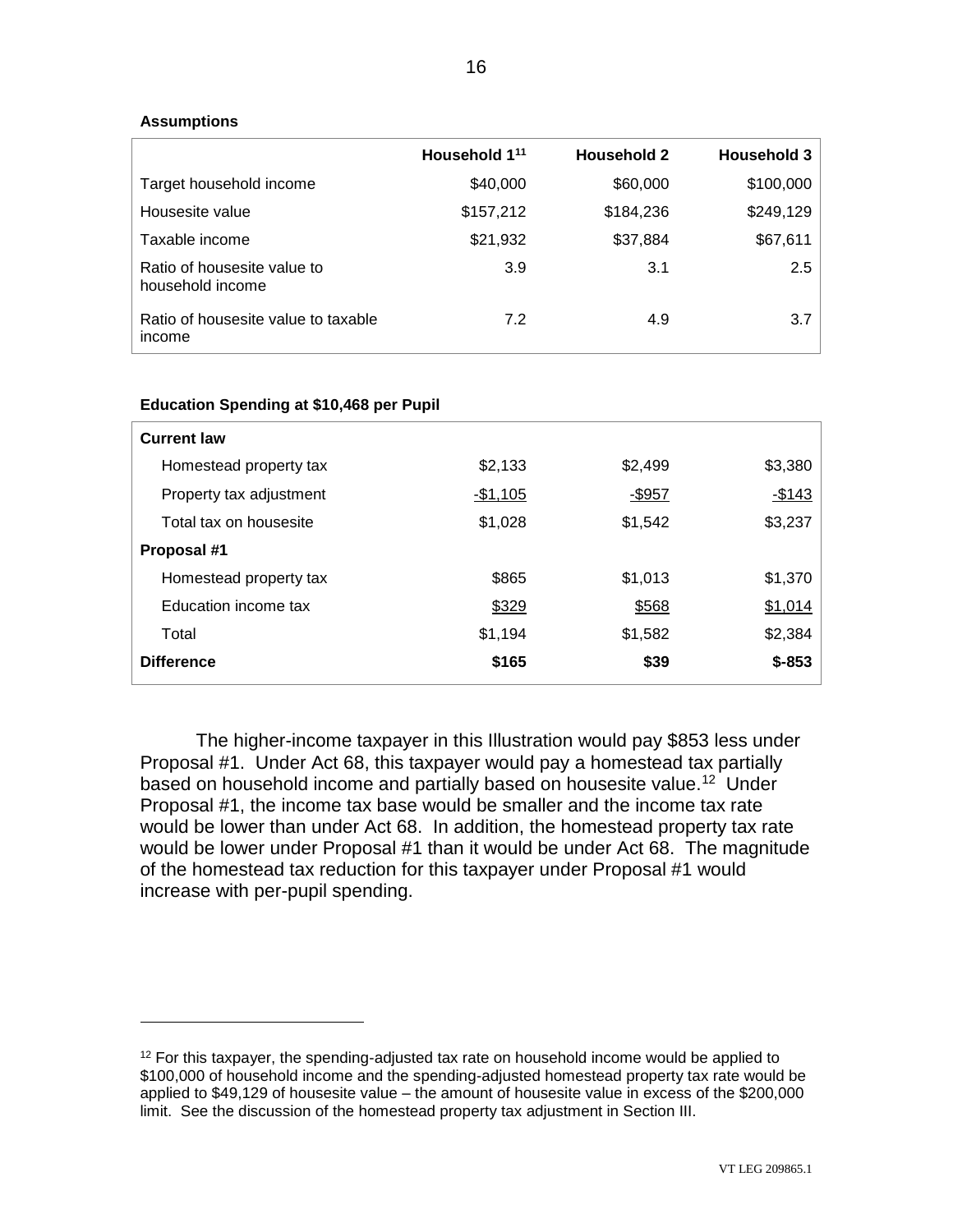On the other hand, the two lower-income taxpayers in this illustration would pay more under Proposal #1. Under Act 68, these taxpayers pay a homestead tax that is based entirely on household income, so they do not benefit from the lower property tax rate under Proposal #1. The income tax base would be smaller and the income tax rate would be lower under Proposal #1, but not enough to offset the portion of the education tax that would be based on housesite value. The magnitude of the homestead tax increase for these taxpayers under Proposal #1 would also increase with per-pupil spending.

Hypothetical higher-income resident homeowners. FY2007 homestead tax liabilities are presented below for three hypothetical higher-income resident homeowners. Household income data for these taxpayers is not available. Since taxpayers at this income level are not eligible for a property tax adjustment, whether the acreage contiguous to their housesites exceeds two acres is not relevant. Calculations are presented for a school district with education spending at the 50<sup>th</sup> percentile or \$10,468 per pupil in FY2007.

Housesite value for these taxpayers is initially set at the "break even" point – the homestead value at which the homestead tax liability would be equal under Act 68 and Proposal #1:

#### **Assumptions**

|                                               | <b>Household 1</b> | <b>Household 2</b> | <b>Household 3</b> |
|-----------------------------------------------|--------------------|--------------------|--------------------|
| Target taxable income                         | \$125,000          | \$250,000          | \$500,000          |
| Housesite value                               | \$231,481          | \$462,963          | \$925,926          |
| Ratio of taxable income to<br>housesite value | 1.85               | 1.85               | 1.85               |

### **Household Income at the "Break-even Point"**

| <b>Current law</b>     |         |         |          |
|------------------------|---------|---------|----------|
| Homestead property tax | \$3,148 | \$6,296 | \$12,593 |
| Proposal #1            |         |         |          |
| Homestead property tax | \$1,273 | \$2,546 | \$5,093  |
| Education income tax   | \$1,875 | \$3,750 | \$7,500  |
| Total                  | \$3,148 | \$6,296 | \$12,593 |
| <b>Difference</b>      | \$0     | \$0     | \$0      |

To illustrate the impact that the ratio of taxable income to housesite value has on homestead tax bills, taxable income was increased and decreased by 10% in the following two alternative calculations: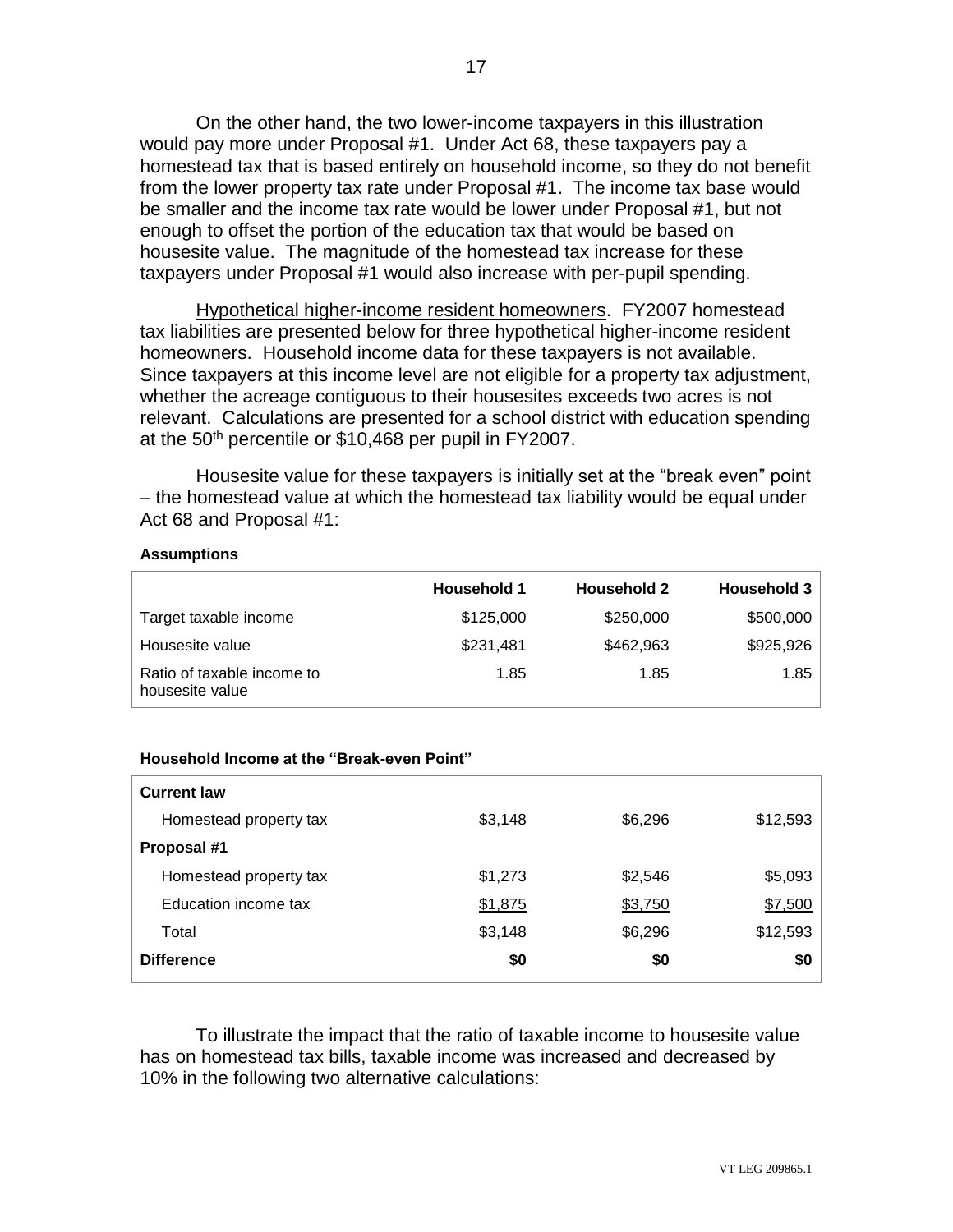| <b>Current law</b>     | <b>Household 1</b> | <b>Household 2</b> | <b>Household 3</b> |
|------------------------|--------------------|--------------------|--------------------|
| Homestead property tax | \$3,148            | \$6,296            | \$12,593           |
| Proposal #1            |                    |                    |                    |
| Homestead property tax | \$1,273            | \$2,546            | \$5,093            |
| Education income tax   | \$2,063            | \$4,125            | \$8,250            |
| Total                  | \$3,336            | \$6,671            | \$13,343           |
| <b>Difference</b>      | \$188              | \$375              | \$750              |

**Alternative 1 - Household Income is 10% Higher**

#### **Alternative 2 - Household Income is 10% Lower**

| <b>Current law</b>     |         |         |          |
|------------------------|---------|---------|----------|
| Homestead property tax | \$3,148 | \$6,296 | \$12,593 |
| Proposal #1            |         |         |          |
| Homestead property tax | \$1,273 | \$2,546 | \$5,093  |
| Education income tax   | \$1,688 | \$3,375 | \$6,750  |
| Total                  | \$2,961 | \$5,921 | \$11,843 |
| <b>Difference</b>      | $-$187$ | -\$375  | $-$750$  |

These tables illustrate the impact that the ratio of taxable income to housesite value would have on the homestead tax on the housesites of higherincome taxpayers:

- $\circ$  The first table shows that for taxpayers who own housesites that are worth 1.85 times their taxable income, the homestead tax would be the same under both Act 68 and Proposal #1.
- o Alternative 1 shows that if taxable income were 10% higher (so that their housesites were worth only 1.68 times their taxable income), the homestead tax would be *higher* under Proposal #1.
- <sup>o</sup> Alternative 2 shows that if taxable income were 10% lower (so that their housesites were worth 2.06 times their taxable income), the homestead tax would be *lower* under Proposal #1.

# **b. Renters**

Renters effectively pay the existing nonresidential property tax indirectly through their rents. Since Proposal #1 would retain the nonresidential tax without modification, renters, in contrast to homeowners, would not realize any reduction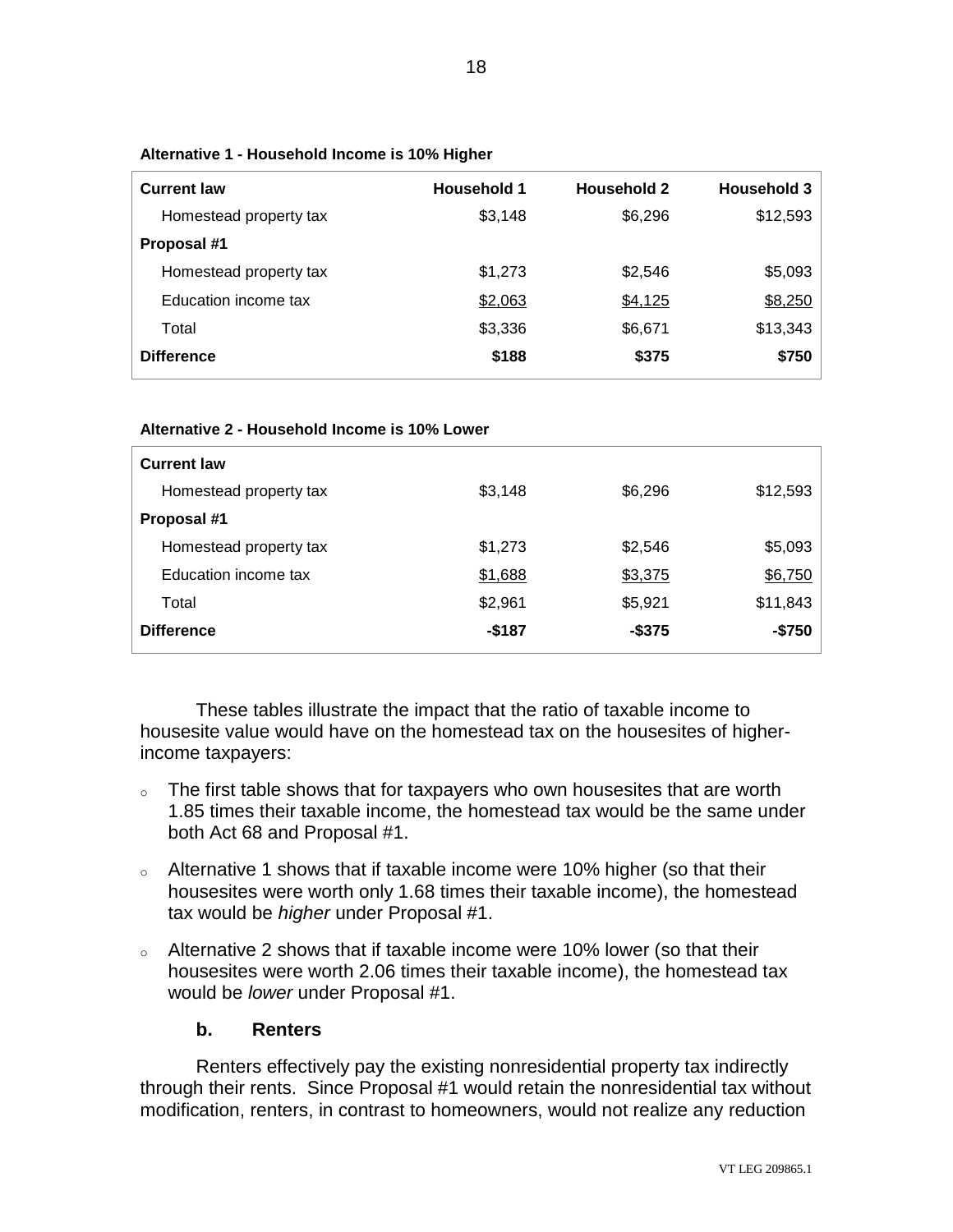in education property taxes. Consequently, if renters were not exempted from the education income tax, their education tax burden would increase by exactly 1.5% of their taxable income. On the other hand, if renters are exempted from the education income, their education tax burden would remain unchanged.

# **c. Nonresidents**

Nonresidents with Vermont taxable income may own real property in Vermont and pay the existing nonresidential property tax or not. Since Proposal #1 would retain the nonresidential property tax without modification, nonresidents, like renters, would not realize any offsetting reduction in education property taxes. Consequently, if nonresidents were not exempted from the education income tax, their Vermont tax burden would increase by exactly 1.5% of the Vermont portion of their taxable income.

# **VI. Impact on the Common Level of Appraisal**

In order to apply the statewide education property tax fairly, it is necessary to uniformly value taxable real property. However, the relationship of assessed or "listed" value to fair market value varies widely between municipalities. The common level of appraisal or "CLA" is a measure, an estimate, of how close a school district's local appraisals of taxable real property are to fair market value. Dividing listed value by the CLA yields an estimate of fair market or "equalized" value.

Although assessment practices have improved in Vermont, the doubledigit rates of appreciation in the value of real property that Vermont has experienced due to market conditions over the past several years have made it more difficult for municipalities to maintain their CLAs at the statutory minimum of 80%. In 2005, there were 115 municipalities with CLAs less than 80%. The further a municipality's CLA is from the statutorily set standard of 100%, the greater the impact of the CLA on education tax bills.

Although the CLA and its application has become an issue for many taxpayers, for most resident homeowners the CLA is largely irrelevant because they pay an education tax on their housesite that is based on household income rather than housesite value. The CLA does affect the education tax bills of taxpayers who own nonresidential property, taxpayers who are not eligible for a property tax adjustment, and taxpayers who own homestead property in excess of the two-acre housesite.

The following graph shows historical and projected growth in the value of homestead property. If the projections prove to be accurate, annual appreciation in the value of homestead property peaked in FY2006 and will continue to decline for the foreseeable future. In FY2011 and FY2012, new construction is projected to account for all growth in the homestead grand list. As a result, the magnitude of the CLA-adjustment to homestead tax rates will diminish even under current law.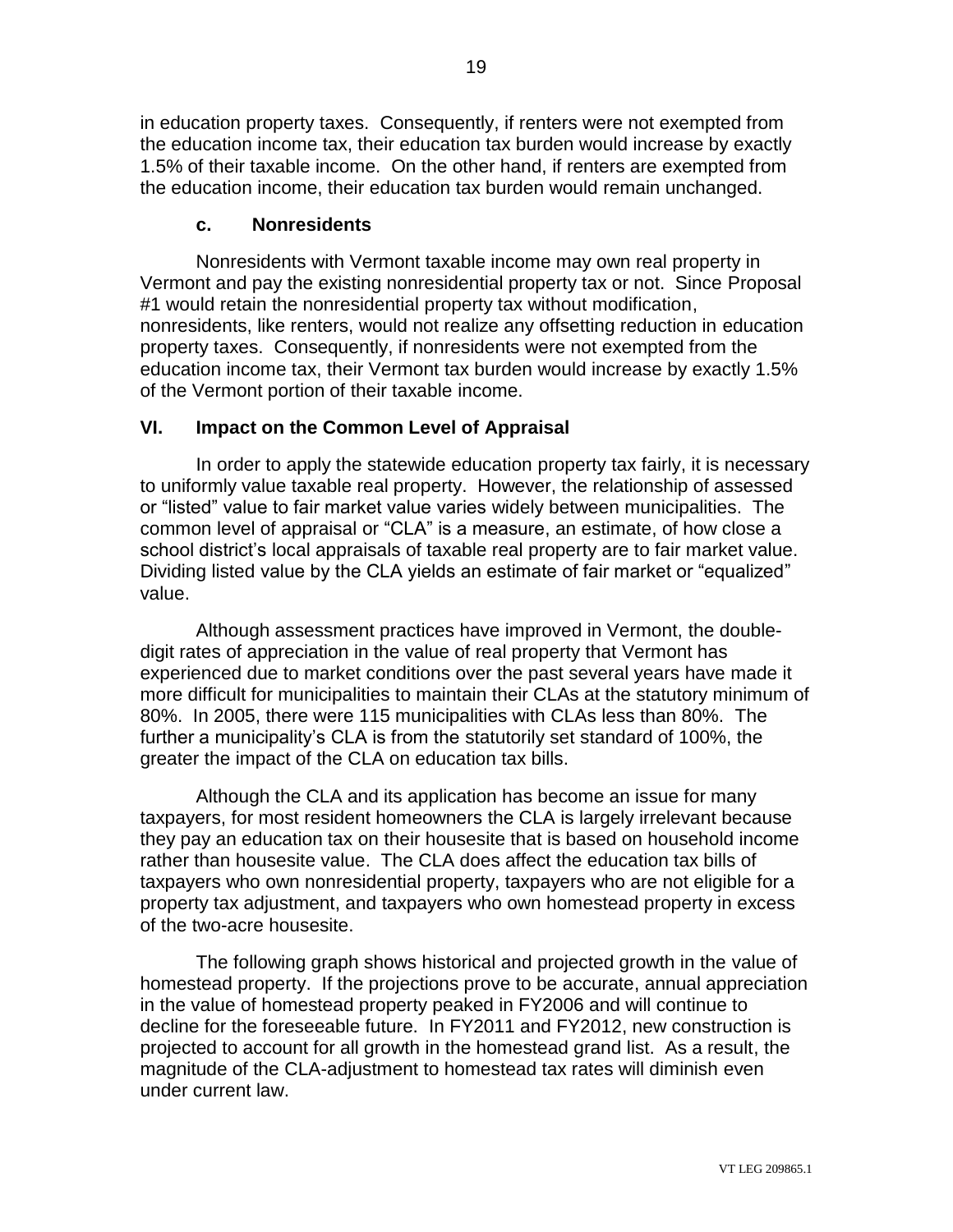

**Growth in the Homestead Grand List**

Under Proposal #1, the average homestead property tax rate would be reduced by a significant amount. Consequently, the impact of appreciation in homestead value on education property tax bills, reflected in the CLA adjustment to the homestead tax rate, would also be significantly diminished at any rate of appreciation. Proposal #1 would have no impact on the CLA adjustment to nonresidential tax rates; however, appreciation in the value of nonresidential property is also expected to decline through FY2012.

# **VII. Administrative Issues**

# **a. Administrative Costs**

Since Proposal #1 would retain the nonresidential property tax and a modified version of the homestead property tax, the state and local costs of administering the property tax would remain the same as under Act 68. However, both the repeal of the homestead property tax adjustment and the creation of an education income tax would affect the state's cost of administering the education finance system.

Since Proposal #1 would repeal the homestead property tax adjustment, the tax department would no longer have to process household income applications (Form HI-144) for roughly 60,000 Vermonters who would have been eligible under Act 68. However, the administrative cost savings that would be realized by repealing the homestead property tax adjustment would be small as a result of the passage of Act 185 last session.

Act 185 consolidated the homestead declaration (Form HS-131) and the property tax adjustment application (Form HS-138) into a single new form (HS-22). Since the homestead declaration would continue to be required under Proposal #1, there would be no administrative cost savings from the elimination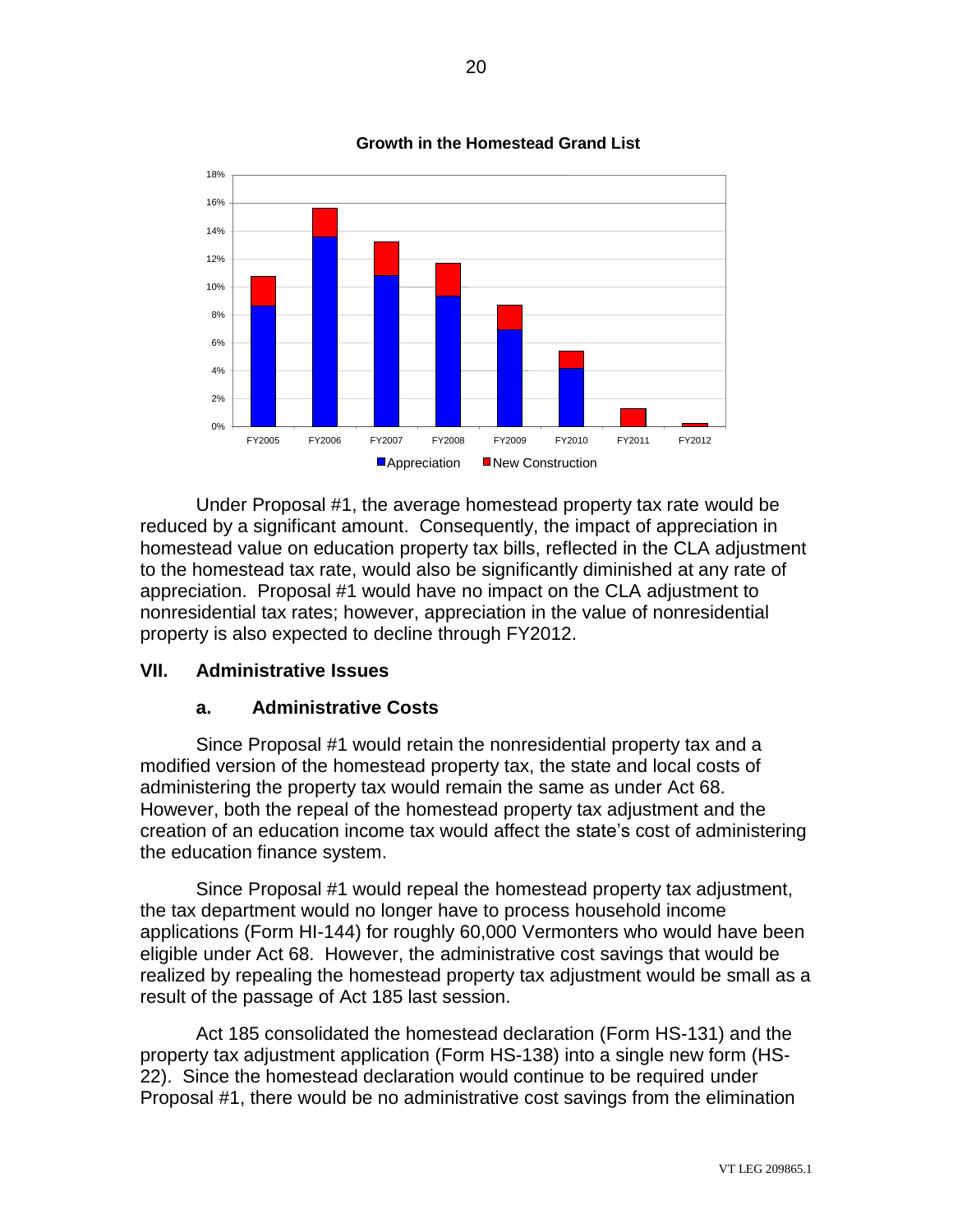of the property tax adjustment claim form. In addition, under Act 185 taxpayers will receive homestead property tax bills net of the property tax adjustment, thereby eliminating the current practice of processing and mailing property tax adjustment checks to taxpayers.

On the other hand, the tax department would need to administer a new education income tax. The tax department estimates that the computer programming changes, taxpayer outreach and education, and additional staff in the department's collections and audit units that would be required to implement Proposal #1 would cost an estimated \$900,000 to \$1.2 million. A memo from the tax department that discusses this estimate in more detail is included in the appendix on page 31. The tax department has identified the following issues that would need to be addressed if an education income tax were implemented:

- 1. **Withholding tables** New withholding tables for employers would have to be created to ensure that employees were having enough money withheld to cover both their income tax and their education income tax obligation.
- 2. **W-2s**  A box on the state W-2 form would have to be allocated to the education income tax amount so that it could be separately authenticated.
- 3. **Withholding forms** The forms on which business entities report their withholding to the Department, as well as the EFT files for those who are required or who wish to file electronically, would need to be changed from a oneline form/transaction to a three-line form/transaction: one line for income tax withholding, a second line for education income tax withholding, and a third line for a total of the two lines.
- 4. **Income tax forms** A line would have to be added for the taxpayer to report the amount of education income tax due (1.5% of taxable income).
- 5. **Refunds** Other lines would have to be added to the income tax return to calculate the amount to be refunded or amount still to be paid for education income tax as the form does for those who owe income tax or have a refund from their income tax.
- 6. **Revenue accounting** A new diversion code would have to be created to separate the education income tax from the general fund income tax.
- 7. **Audit trail** The income tax system would have to incorporate the ability to electronically compare the education income tax amount a taxpayer reported on his or her income tax return to the education income tax amount reported as withheld by the taxpayer's employer.
- 8. **Collections** Collecting another tax with revenues expected to be in the \$100- 200 million range would create additional work for our collections system and collections staff.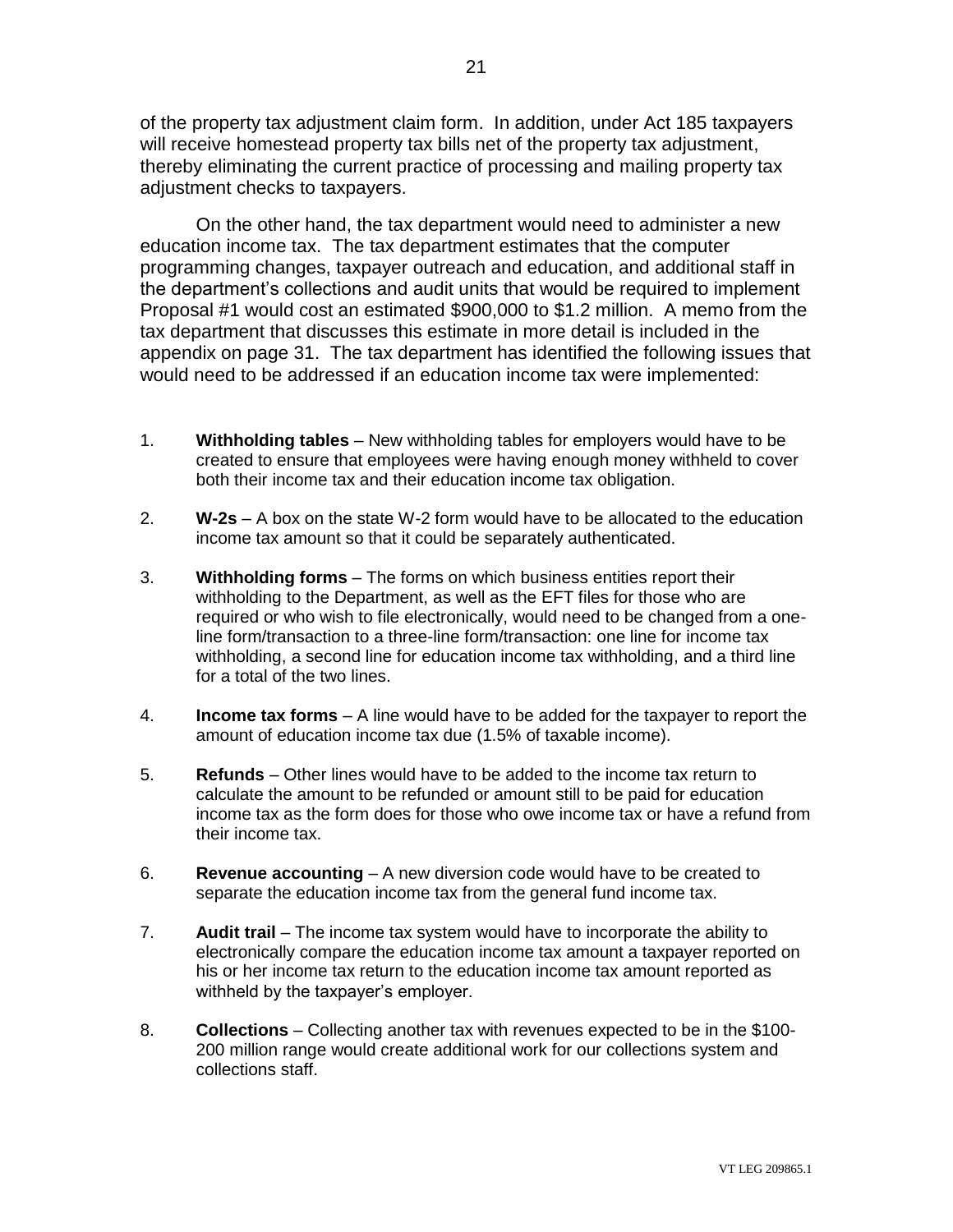9. **Audit** – Some level of audit presence would be necessary to ensure that the new tax was being appropriately withheld and remitted to the State by business entities. Whether new staff would be required is difficult to gauge at this time.

# **b. Withholding**

Under current law, most taxpayers have a portion of their wages or salaries withheld from their paychecks to cover their estimated personal income tax liability. Under Proposal #1, taxpayers who are currently subject to income tax withholding would also have a portion of their wages or salaries withheld to cover their education income tax liability. Withholding would eliminate the burden many taxpayers now face in having to pay their entire homestead education tax in one to four installments.

Estimated personal income tax payments are required when a taxpayer's tax liability exceeds withholding and tax credits. Estimated payments must be made in four equal installments. Making estimated payments is particularly important for the self-employed and residents working in another state or nonresidents working in Vermont. Whether these taxpayers would be also required to make estimated payments on their education income tax liability was not resolved by the study committee.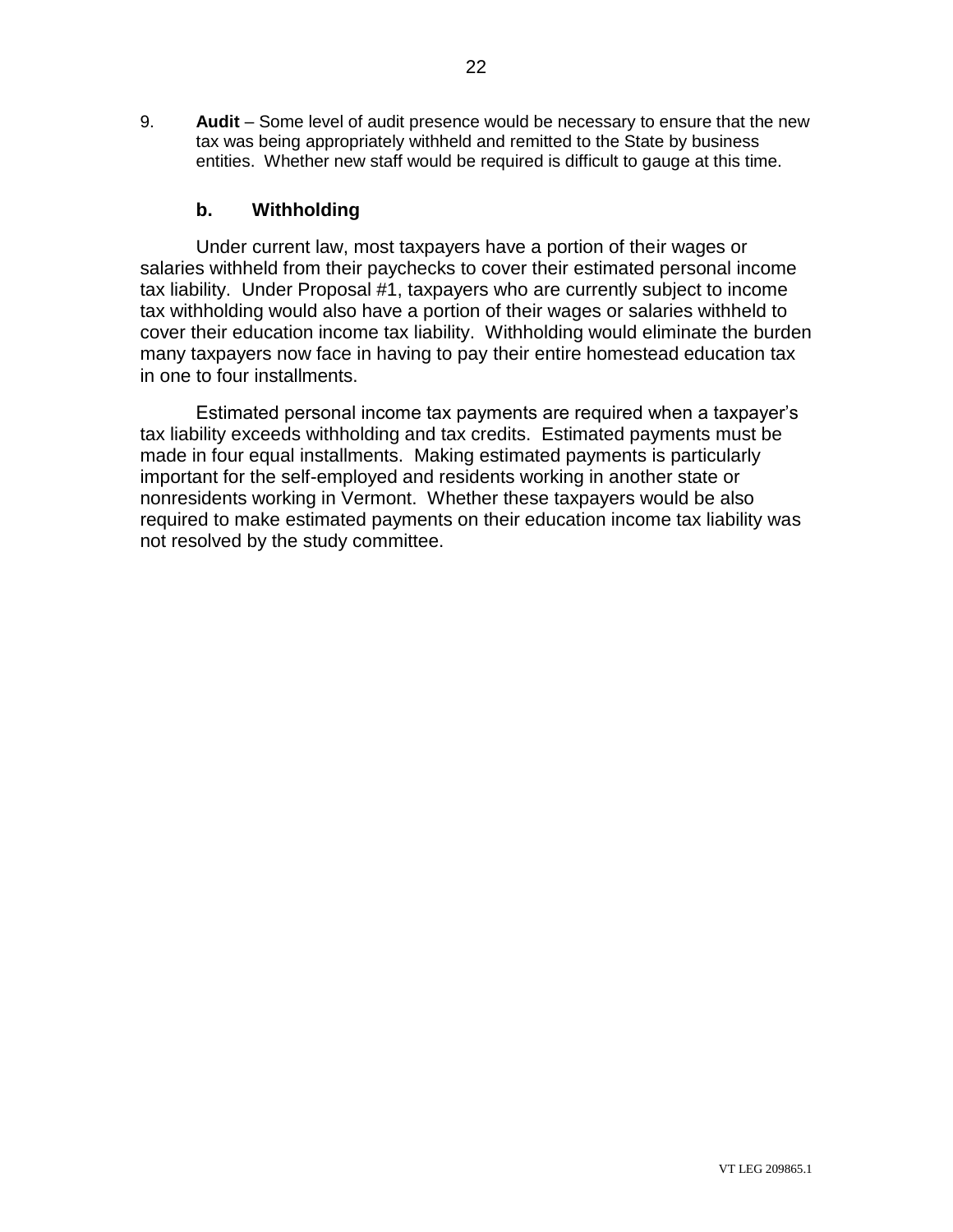# **VIII. Appendix**

# **a. Section 16 of Act No. 185 of the Acts of 2006**

### ANALYSIS OF INCOME-BASED EDUCATION TAX PROPOSAL

The joint fiscal office, with the assistance of legislative council, shall create a fiscal model of Proposal #1 as presented in the December 15, 2005, Report of the House Legislative Study Committee on Income-Based Education Property Tax for Vermonters to the general assembly, with the ability to vary property and income tax rates and compare outcomes. The joint fiscal office shall also

(1) analyze the distribution of income and property tax burdens under Proposal #1 as compared to current income and property tax burdens;

(2) analyze the effect of the proposal on towns' common levels of appraisal;

(3) estimate the administrative costs of transition to a new system;

(4) estimate the ongoing administrative costs of such a system, as compared to administrative costs of the current education property tax system. The joint fiscal office shall present its model and report its findings to the general assembly by December 1, 2006.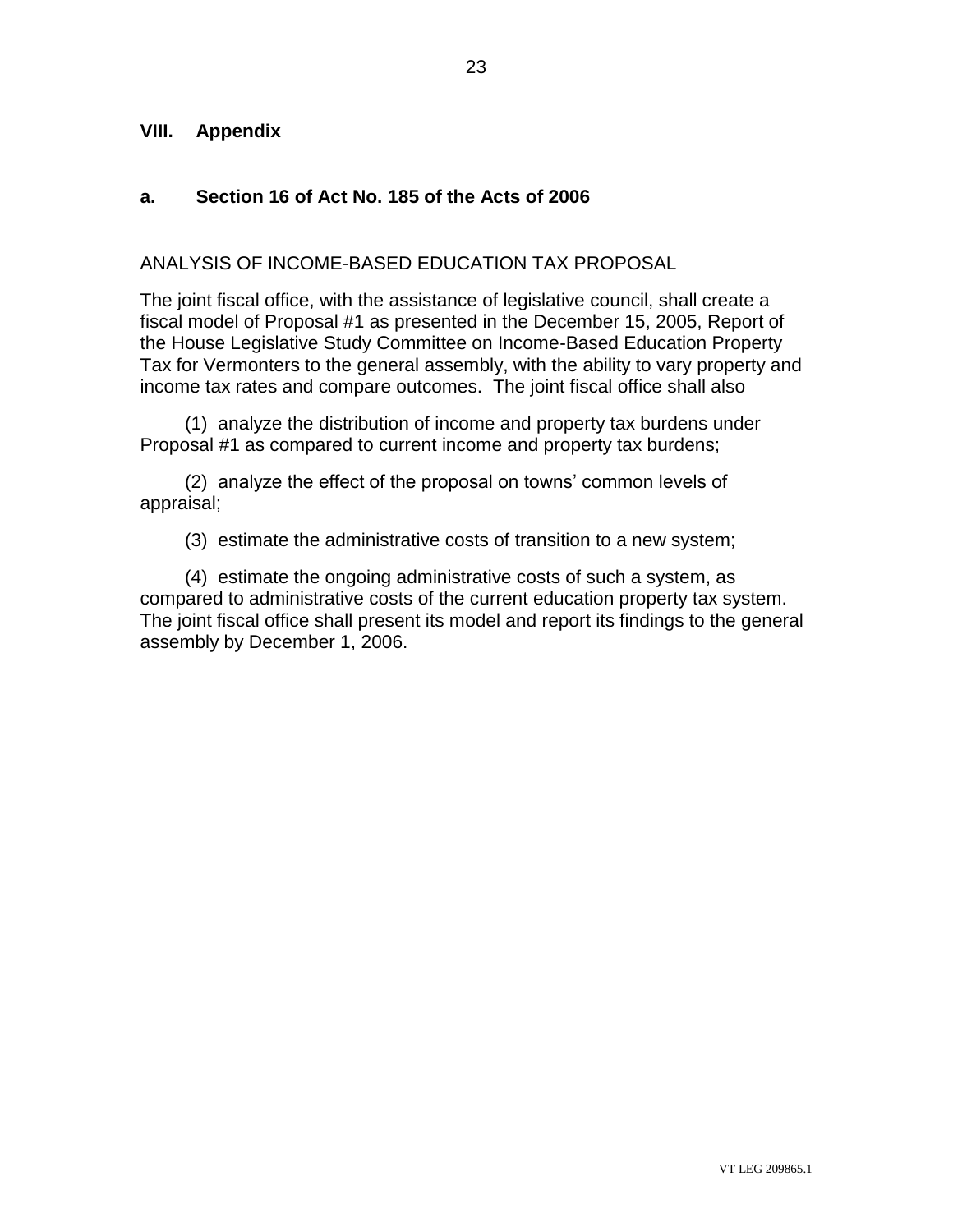# **b. Outline of Proposal #1**

### HOUSE LEGISLATIVE STUDY COMMITTEE ON INCOME-BASED EDUCATION PROPERTY TAX FOR VERMONTERS

### Two Draft Proposals for Reform of the Income-Based Education Tax System Public Hearing November 7, 2005

### Proposal #1

1. Homestead property tax rate.

 (a) Significantly lower the homestead property tax base rate. The rate has not yet been determined, but could be approximately 30 cents. (This will diminish the effect of the common level of appraisal on tax bills.)

 (b) The base rate is then adjusted upward by three times the district's education spending in excess of base education payment per pupil. (For example, if the district spends 10% more per pupil than the base education payment, then the 30 cent rate is increased by 3 x 10%, or 30%, to 39 cents.)

2. Property tax adjustment program.

(a) Eliminate the prebate program.

 (b) Keep the rebate program (will still be based on education and municipal property tax, but will not include education income tax in the calculation).

3. Education income tax.

(a) Create an education income tax of 1.5% on taxable income.

 (b) The tax would be reported in the same manner as other income tax, but would be stated separately on the tax return; and would be subject to withholding.

4. Further issues to consider:

 Tax only residents? Exempt renters under \$47,000 or all renters? Cap the income which is subject to the tax? Require quarterly estimated tax payments?

Prepared by Legislative Council EB 11/1/05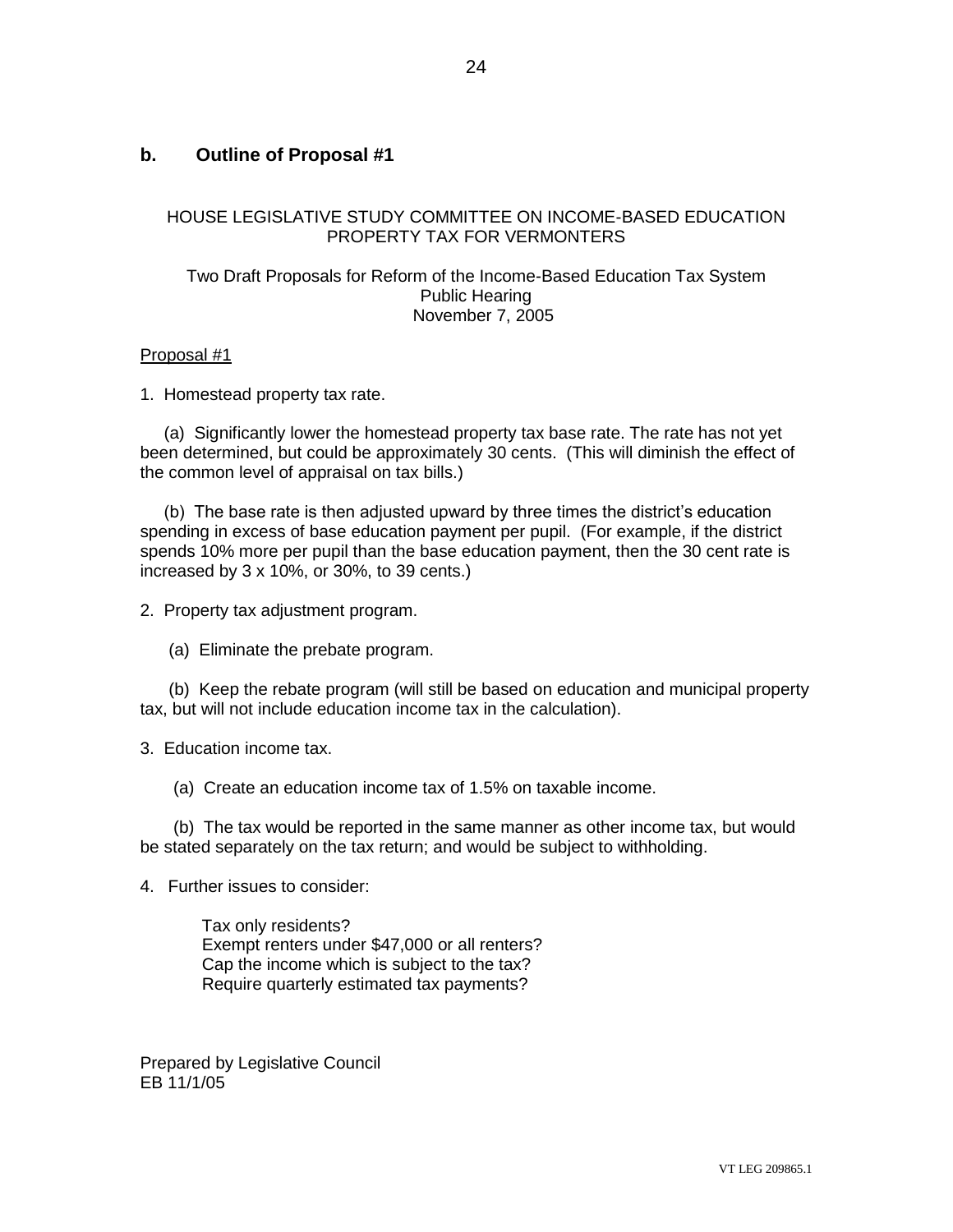# **c. Definitions of Income**

### Vermont household income

Vermont household income is federal adjusted gross income modified by inclusion or exclusion of certain taxable and nontaxable income for members of the household.

#### Additions:

- o Alimony
- o Support money
- o Cash public assistance and relief
- o Cost of living allowances paid to federal employees
- o Allowances received by dependents of servicemen and women
- o Roth IRA distributions representing investment earnings and not included in adjusted gross income
- o Railroad retirement benefits
- o Payments received under the federal Social Security Act
- o Benefits under Veterans' Acts
- $\circ$  Federal pension and annuity benefits not included in adjusted gross income
- o Nontaxable interest received from the state or federal government
- o Workers' compensation
- o Gross amount of "loss of time" insurance
- o Amount of capital gains excluded from adjusted gross income
- $\circ$  Income of a spouse from whom you are not legally separated even if that spouse does not live in the household
- o Difficulty of care payments

### Exclusions:

- o Property tax assistance payments or renter rebates
- $\delta$  \$6,500 of income earned by a full-time student who qualifies as taxpayer's dependent
- $\delta$  \$6,500 of income received by a parent who qualifies
- o Payment made by Vermont for foster care
- o Payment made by Vermont to a family for support of developmentally disabled family member
- o Gifts from nongovernmental sources
- o Surplus good or other relief in kind supplied by a government agency
- o The contribution portion of a pension or annuity distribution if the contribution was included in adjusted gross income in the year of contribution
- $\circ$  The income of a person living in the household under a written home sharing agreement
- $\circ$  Income of a person living in the household who is a bona fide employee hired to provide personal care to a household member and is not related to the person to whom the car is provided
- $\circ$  Income of a spouse age 62 or older who does not live in the household and has moved permanently to a nursing home or other car facility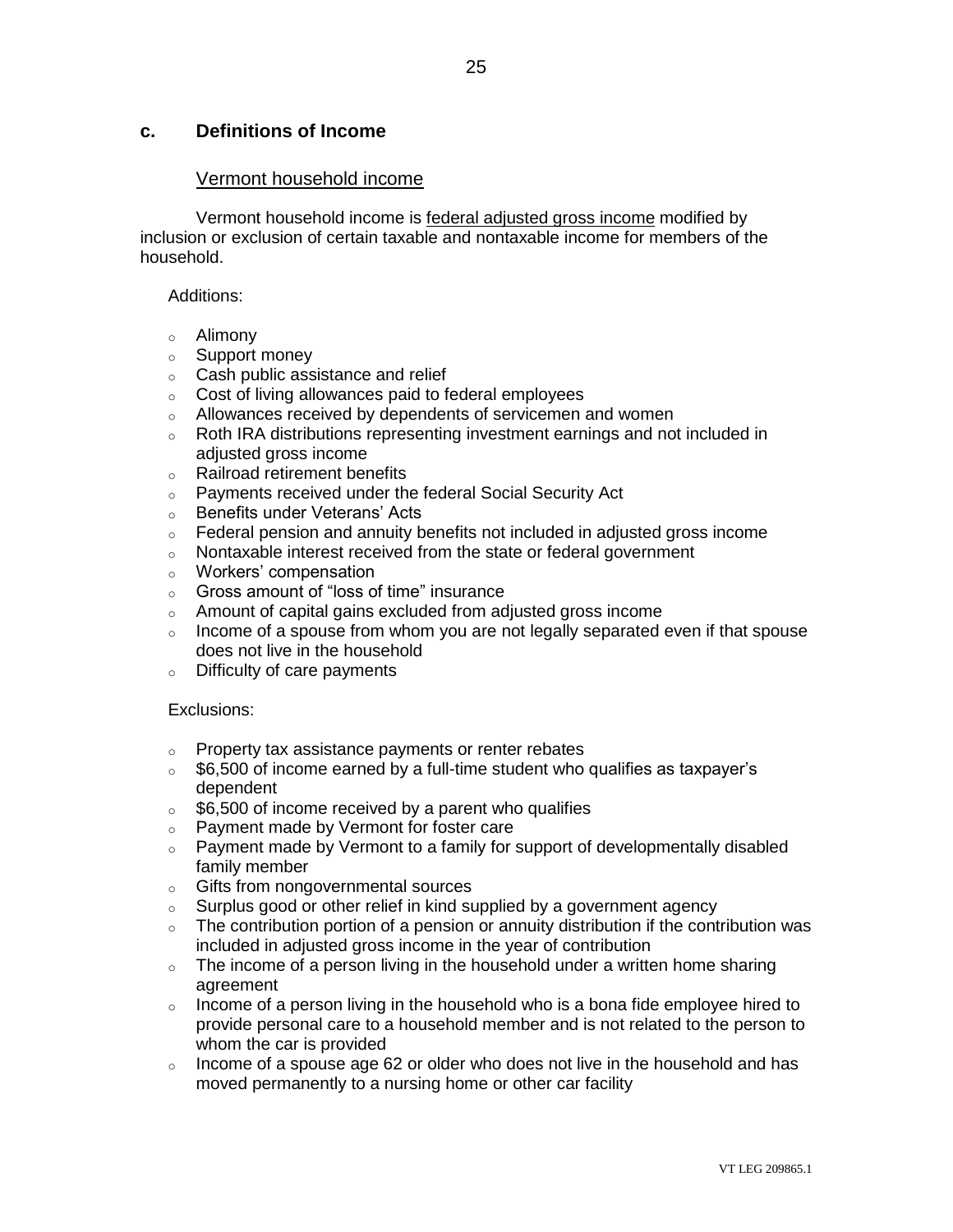$\circ$  Income of a person residing with the homeowner who is age 62 or is disabled for the primary purpose of providing attendant care services or homemaker services or companionship services that allow the homeowner to remain in his or her home or to avoid institutionalization

### Adjustments:

- o Social security and Medicaid taxes withheld and self-employment taxes paid by individual
- o Child support money paid if substantiated by receipts or other evidence that the Commissioner may require
- o Adjustments to federal adjusted gross income from 1040 line 37 or 1040A line 21

### Vermont taxable income

Vermont taxable income is federal taxable income modified by inclusion or exclusion of certain taxable and nontaxable income for the filer. Federal taxable income equals federal adjusted gross income after the standard or itemized deductions and personal and dependent exemptions.

### Additions:

o Income from non-Vermont state and local government obligations

### Exclusions:

- o Interest income from US obligations
- $\circ$  40% of capital gains
- o Angel venture capital gain deferral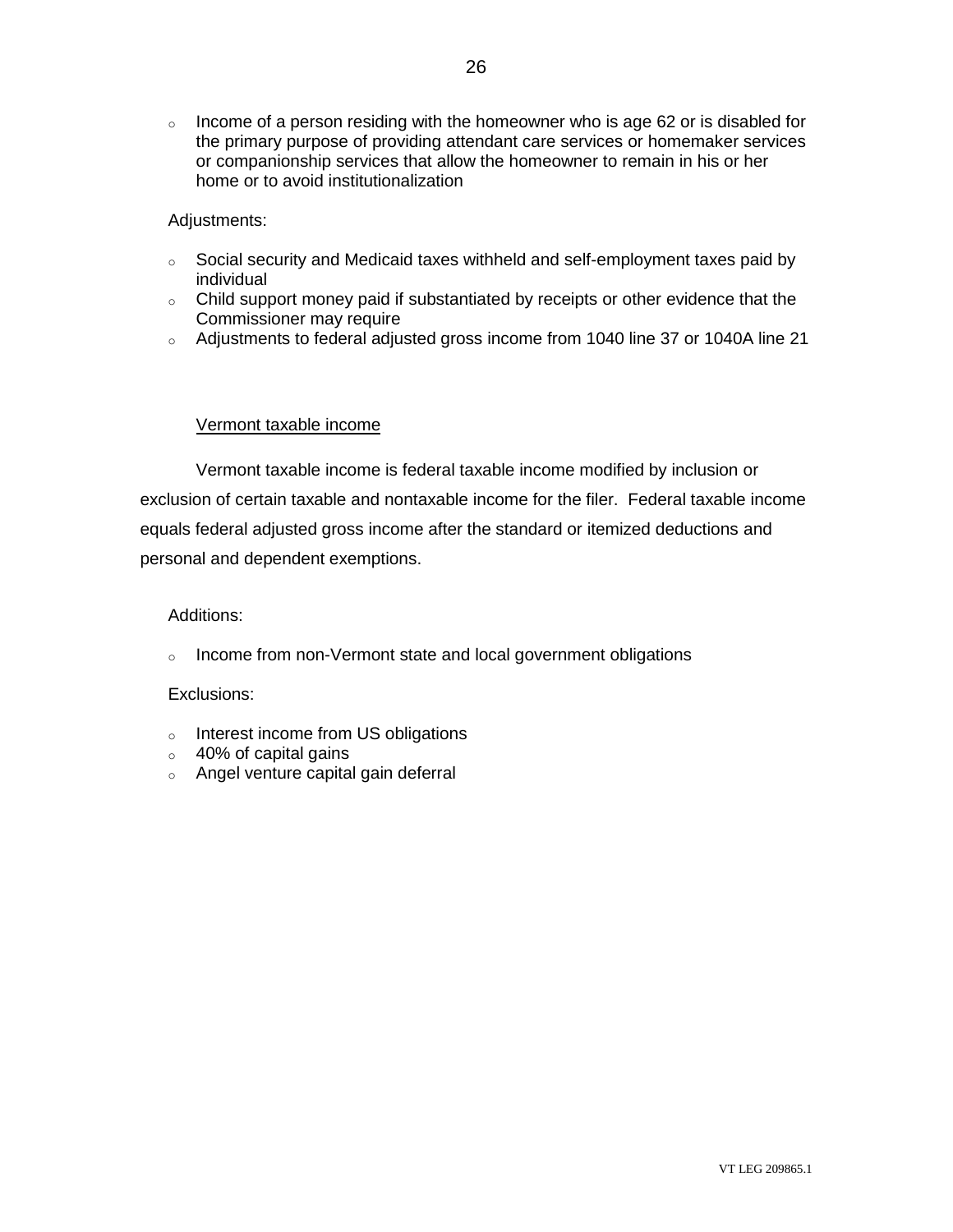### **Education Taxes on Hypothetical Households**

# **Education Spending Per Pupil at 25th Percentile**

| <b>Assumptions</b>                           | <b>Homestead 1</b> | <b>Homestead 2</b>                | <b>Homestead 3</b> |
|----------------------------------------------|--------------------|-----------------------------------|--------------------|
| Household income                             | \$40,000           | \$60,000                          | \$100,000          |
| Average housesite value*                     | \$157,212          | \$184,236                         | \$249,129          |
| Average taxable income*                      | \$21,932           | \$37,884                          | \$67,611           |
| Ratio of housesite value to taxable income   | 7.2                | 4.9                               | 3.7                |
| Ratio of housesite value to household income | 3.9                | 3.1                               | 2.5                |
| <b>Current law</b>                           |                    |                                   |                    |
| Education spending per pupil                 | \$9,726            |                                   |                    |
| Base homestead property tax rate             | \$0.95             |                                   |                    |
| Base rate on household income                | 1.80%              |                                   |                    |
| Base education payment                       | \$7,330            |                                   |                    |
| Spending adjustment                          | 1.33               |                                   |                    |
| Adjusted homestead property tax rate         | \$1.26             |                                   |                    |
| Adjusted rate on household income            | 2.39%              |                                   |                    |
|                                              | <b>Homestead 1</b> | <b>Homestead 2</b>                | <b>Homestead 3</b> |
| Homestead property tax on housesite          | \$1,982            | \$2,322                           | \$3,140            |
| Prebate                                      | $-$1,026$          | $-$ \$889                         | $-$133$            |
| Total education tax on housesite             | \$955              | \$1,433                           | \$3,008            |
| Proposal #1                                  |                    |                                   |                    |
| Flat rate on taxable income                  | 1.5%               | from income tax model             |                    |
| Base homestead tax rate                      | \$0.24             | from homestead property tax model |                    |
| Adjusted homestead tax rate                  | \$0.48             | from homestead property tax model |                    |
|                                              | <b>Homestead 1</b> | <b>Homestead 2</b>                | <b>Homestead 3</b> |
| Income tax component                         | \$329              | \$568                             | \$1.014            |

| <b>Difference</b>                | \$128   | \$20    | $-$798$ |
|----------------------------------|---------|---------|---------|
| Total education tax on housesite | \$1.084 | \$1.453 | \$2,210 |
| Homestead property tax component | \$755   | \$884   | \$1,196 |
| mcome tax component              | ১১∠৬    | აახბ    | 11.U14  |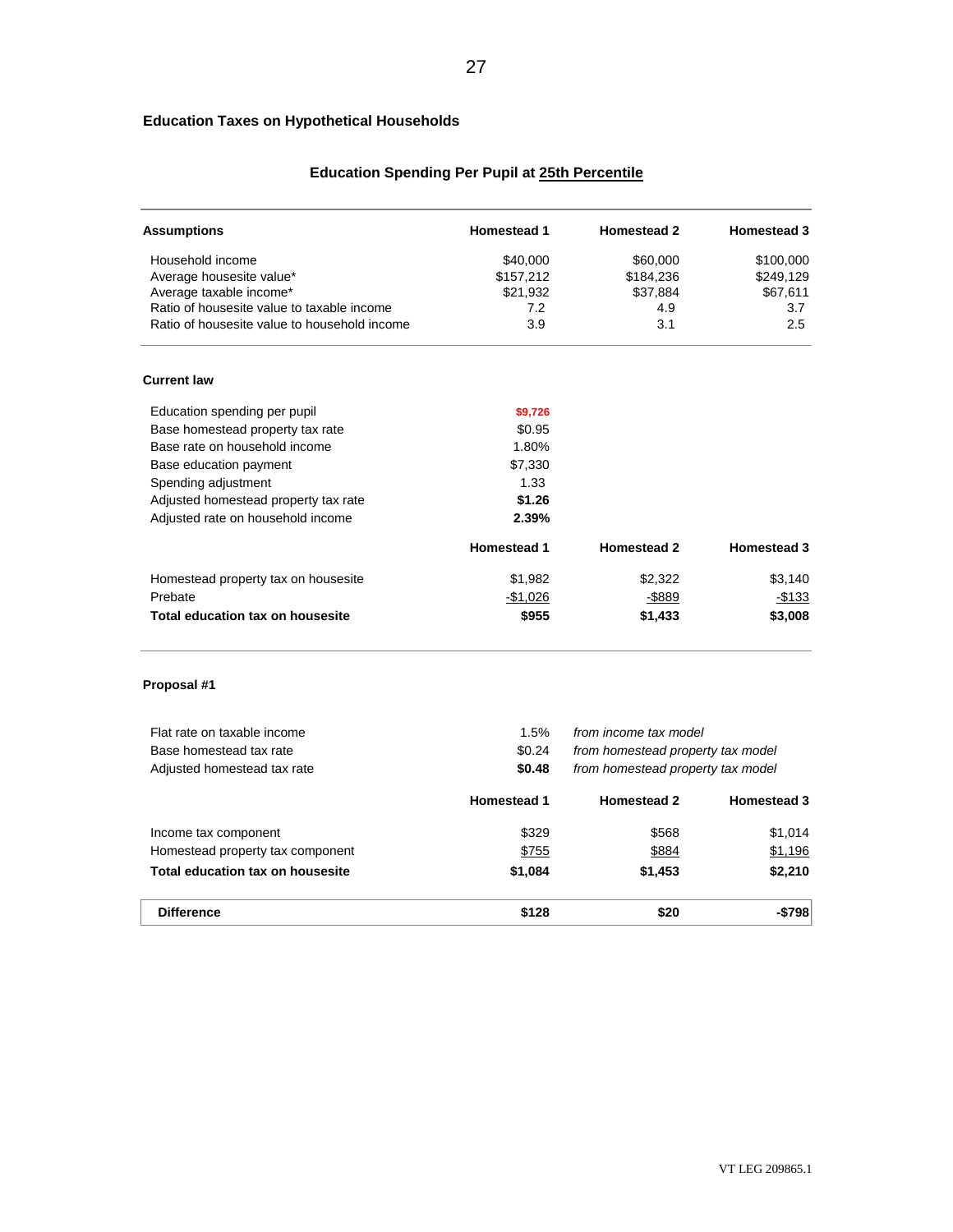### **Education Taxes on Hypothetical Households**

# **Education Spending Per Pupil at 50th Percentile**

| <b>Assumptions</b>                           | <b>Homestead 1</b> | <b>Homestead 2</b>                | <b>Homestead 3</b> |
|----------------------------------------------|--------------------|-----------------------------------|--------------------|
| Household income                             | \$40,000           | \$60,000                          | \$100,000          |
| Average housesite value*                     | \$157,212          | \$184,236                         | \$249,129          |
| Average taxable income*                      | \$21,932           | \$37,884                          | \$67,611           |
| Ratio of taxable income to housesite value   | 7.2                | 4.9                               | 3.7                |
| Ratio of housesite value to household income | 3.9                | 3.1                               | 2.5                |
| <b>Current law</b>                           |                    |                                   |                    |
| Education spending per pupil                 | \$10,468           |                                   |                    |
| Base homestead property tax rate             | \$0.95             |                                   |                    |
| Base rate on household income                | 1.80%              |                                   |                    |
| Base education payment                       | \$7,330            |                                   |                    |
| Spending adjustment                          | 1.43               |                                   |                    |
| Adjusted homestead property tax rate         | \$1.36             |                                   |                    |
| Adjusted rate on household income            | 2.57%              |                                   |                    |
|                                              | <b>Homestead 1</b> | <b>Homestead 2</b>                | <b>Homestead 3</b> |
| Homestead property tax on housesite          | \$2,133            | \$2,499                           | \$3,380            |
| Prebate                                      | $-$1,105$          | $-$ \$957                         | $-$ \$143          |
| Total education tax on housesite             | \$1,028            | \$1,542                           | \$3,237            |
| Proposal #1                                  |                    |                                   |                    |
| Flat rate on taxable income                  | 1.5%               | from income tax model             |                    |
| Base homestead tax rate                      | \$0.24             | from homestead property tax model |                    |
| Adjusted homestead tax rate                  | \$0.55             | from homestead property tax model |                    |
|                                              | <b>Homestead 1</b> | <b>Homestead 2</b>                | <b>Homestead 3</b> |
| Income tax component                         | \$329              | \$568                             | \$1,014            |
|                                              |                    |                                   |                    |

| <b>Difference</b>                | \$165   | \$39    | $-$ \$853 |
|----------------------------------|---------|---------|-----------|
| Total education tax on housesite | \$1.194 | \$1.582 | \$2.384   |
| Homestead property tax component | \$865   | \$1,013 | \$1,370   |
|                                  |         |         |           |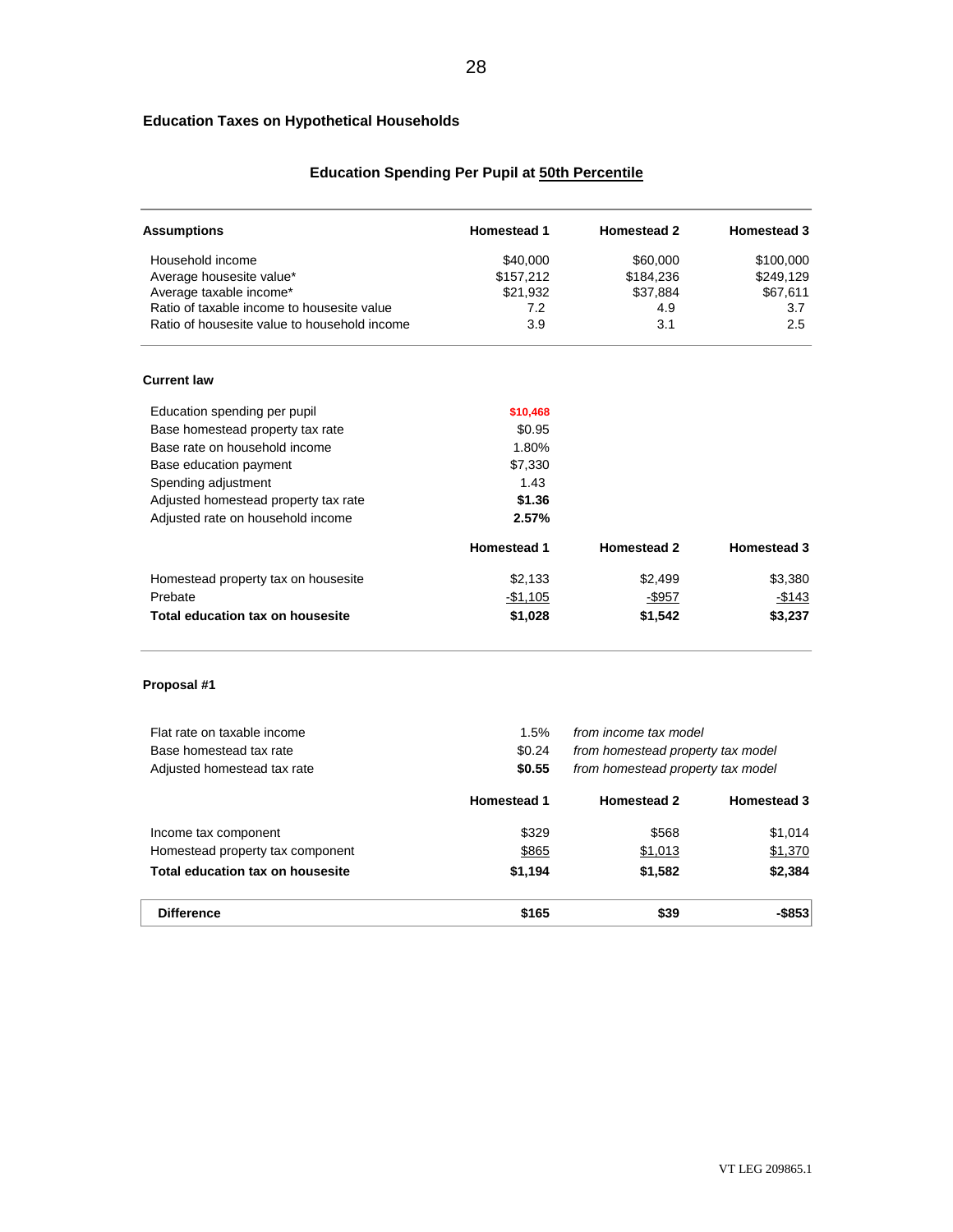### **Education Taxes on Hypothetical Households**

# **Education Spending Per Pupil at 75th Percentile**

29

| <b>Assumptions</b>                           | <b>Homestead 1</b> | <b>Homestead 2</b>                | <b>Homestead 3</b> |
|----------------------------------------------|--------------------|-----------------------------------|--------------------|
| Household income                             | \$40,000           | \$60,000                          | \$100,000          |
| Average housesite value*                     | \$157,212          | \$184,236                         | \$249,129          |
| Average taxable income*                      | \$21,932           | \$37,884                          | \$67,611           |
| Ratio of taxable income to housesite value   | 7.2                | 4.9                               | 3.7                |
| Ratio of housesite value to household income | 3.9                | 3.1                               | 2.5                |
| <b>Current law</b>                           |                    |                                   |                    |
| Education spending per pupil                 | \$11,405           |                                   |                    |
| Base homestead property tax rate             | \$0.95             |                                   |                    |
| Base rate on household income                | 1.80%              |                                   |                    |
| Base education payment                       | \$7,330            |                                   |                    |
| Spending adjustment                          | 1.56               |                                   |                    |
| Adjusted homestead property tax rate         | \$1.48             |                                   |                    |
| Adjusted rate on household income            | 2.80%              |                                   |                    |
|                                              | <b>Homestead 1</b> | <b>Homestead 2</b>                | <b>Homestead 3</b> |
| Homestead property tax on housesite          | \$2,324            | \$2,723                           | \$3,682            |
| Prebate                                      | $-$1,204$          | $-$1,043$                         | $-$156$            |
| <b>Total education tax on housesite</b>      | \$1,120            | \$1,680                           | \$3,527            |
| Proposal #1                                  |                    |                                   |                    |
| Flat rate on taxable income                  | 1.5%               | from income tax model             |                    |
| Base homestead tax rate                      | \$0.24             | from homestead property tax model |                    |
| Adjusted homestead tax rate                  | \$0.64             | from homestead property tax model |                    |
|                                              | <b>Homestead 1</b> | <b>Homestead 2</b>                | <b>Homestead 3</b> |
| Income tax component                         | \$329              | \$568                             | \$1,014            |
| Homestead property tax component             | \$1,006            | \$1,179                           | \$1,594            |
| <b>Total education tax on housesite</b>      | \$1,335            | \$1,747                           | \$2,609            |

**Difference \$215 \$67 -\$918**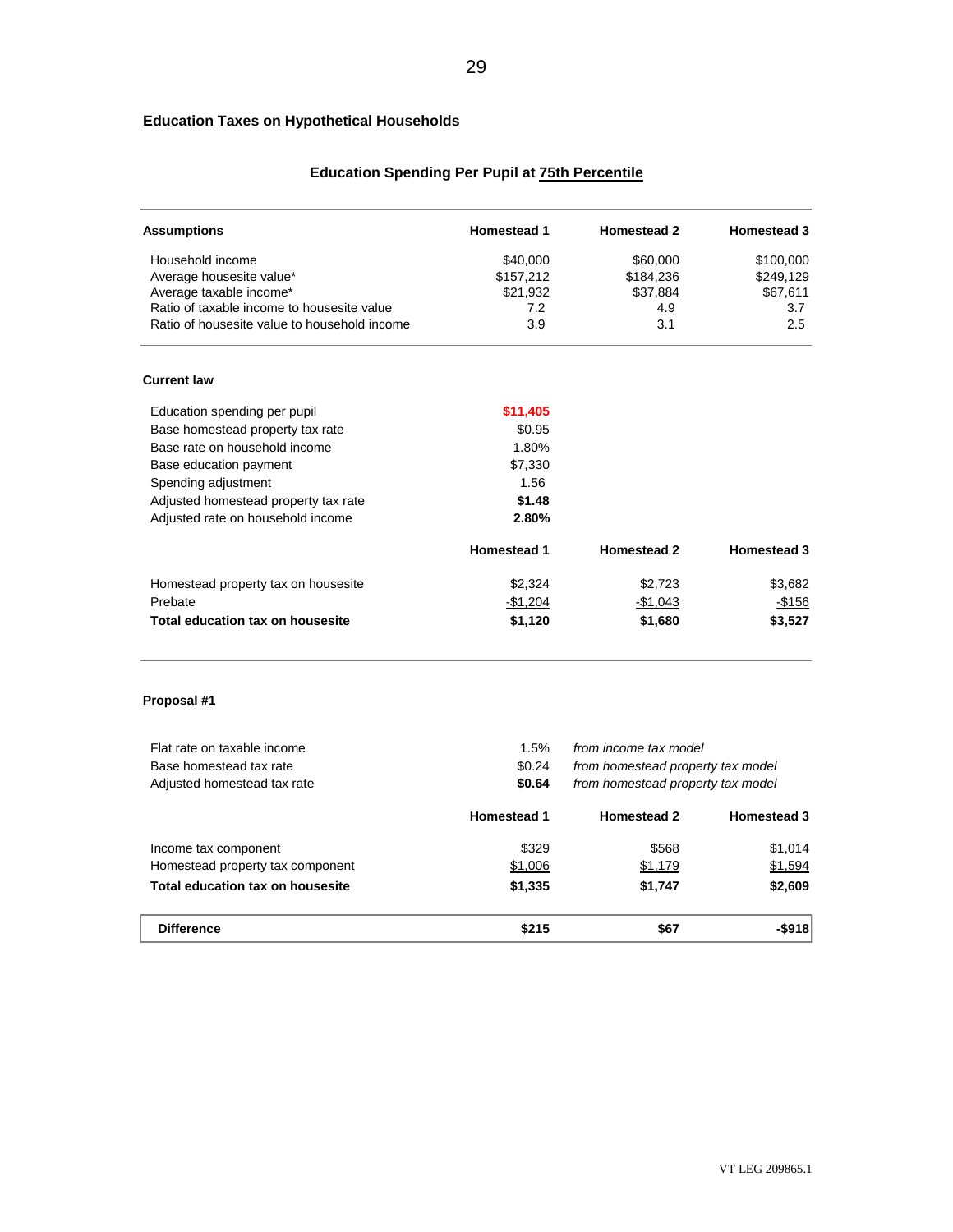Education spending at the 50th percentile **Act 68 \$1.36 Proposal #1 \$0.55 1.5% Homestead A Homestead B Homestead C "Breakeven" Ratio** Taxable income **125,000** 250,000 500,000 500,000 Housesite value 231,481 462,963 925,926 Ratio of taxable income to housesite value 1.9 1.9 1.9 1.9 1.9 1.9 1.9 **Act 68** 2,593 **12,593 Proposal #1**   $1,875$  3,750  $7,500$ Property tax 1,273 2,546 5,093 3,148 6,296 12,593 **Difference** - - - **Income 10% Higher** Taxable income 137,500 275,000 550,000 550,000 550,000 550,000 550,000 550,000 550,000 550,000 550,000 550,000<br>
Housesite value 325,926 325,926 50,000 505,926 50,000 505,926 50,000 505,926 50,000 500,000 500,000 500,000 50 Housesite value Ratio 1.7 1.7 1.7 **Act 68** 2,593 **12,593 Proposal #1**  Income tax 2,063 4,125 8,250 Property tax 1,273 2,546 5,093 3,336 6,671 13,343 **Difference** 2008 2014 2020 2020 2031 2040 2050 2060 2071 2080 2091 2092 2093 2094 2094 2094 2094 2094 2094 2095 20 **Income 10% Lower** Taxable income **112,500** 225,000 450,000 450,000 450,000 450,000 450,000 450,000 450,000 450,000 450,000 450,000 450,000 450,000 450,000 450,000 450,000 450,000 450,000 450,000 450,000 450,000 450,000 450,000 450,000 450,0 Housesite value Ratio 2.1 2.1 2.1 **Act 68** 2,593 **12,593** 3,148 6,296 12,593 **Proposal #1**   $1,688$  3,375 6,750 6,750 Property tax 1,273 2,546 5,093 2,961 5,921 11,843 Homestead property tax rate Homestead property tax rate Income tax rate

**Difference** (187) (375) (750)

**Education Taxes on Hypothetical Households**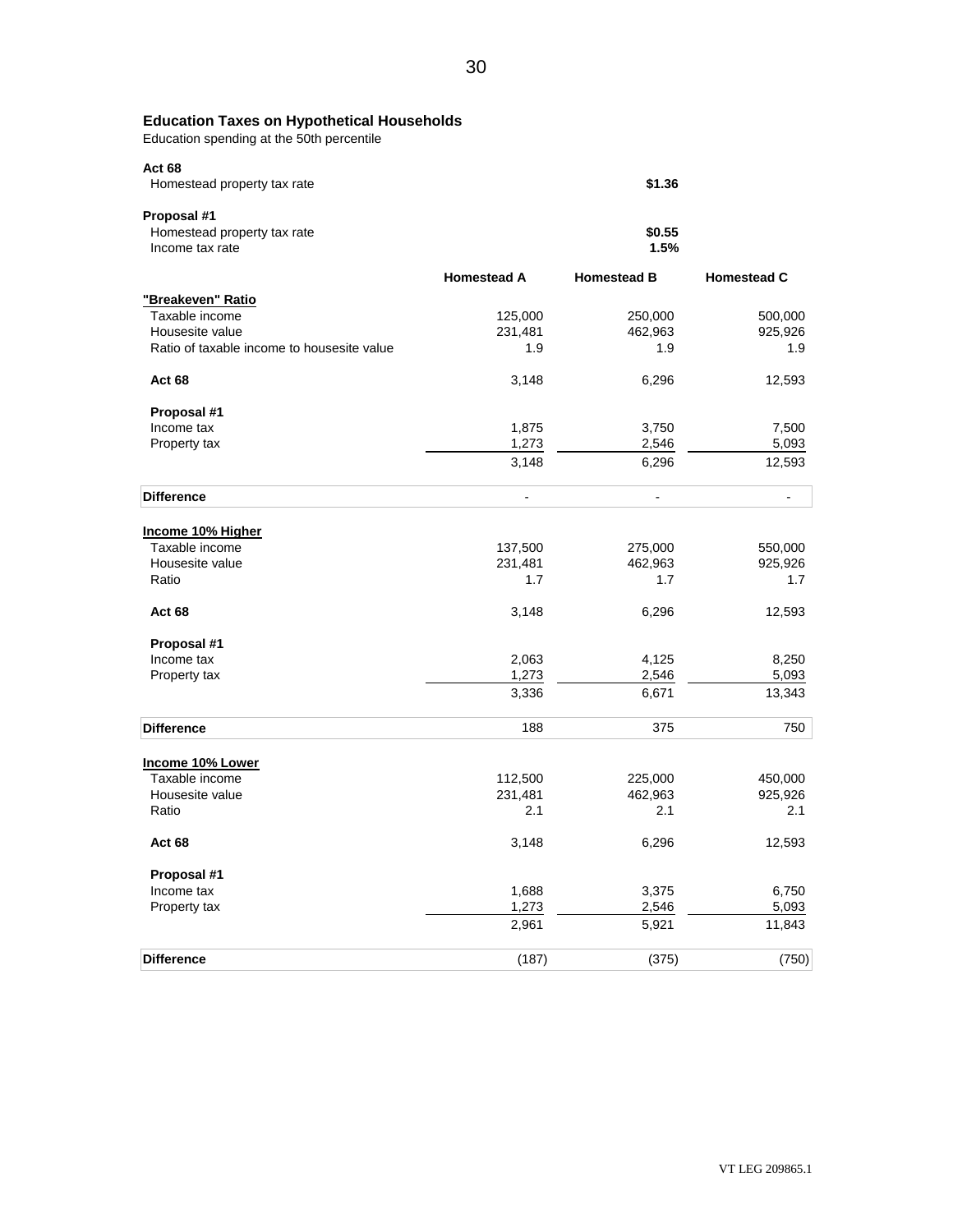### **e. Tax Department Memoranda**

### **MEMORANDUM**

| TO:   | Joint Fiscal Office                   |
|-------|---------------------------------------|
| FROM: | Ellen H. Tofferi, Deputy Commissioner |
| DATE: | November 13, 2006                     |
|       | <b>SUBJECT:</b> Education income tax  |

The Tax Department has been asked to delineate the changes and costs of implementing an education income tax to fund education spending in the State of Vermont. Our understanding of the proposal under consideration is that it would supplement the current property tax program with additional revenues from a new education income tax, requiring the Department to maintain a modified version of the statewide property tax program and implement a new income tax.

Attached are high-level changes the Department believes would be required, at a minimum, in order to implement such a system. Assigning a cost to these changes is difficult given the lack of details. Looking at previous significant changes to the property tax system gives us some frame of reference. The Act 68 changes in 2003 resulted in a one-time appropriation to the Tax Department of \$734,792. The recent Act 185 changes resulted in a \$542,000 appropriation to the Department. It should be noted that neither of these revisions to the property tax programs necessitated additional Tax Department staff.

The changes envisioned by this proposal are far-reaching. The implementation of a new tax type (education income tax) and alteration of existing property tax programs would require major programming changes. A sophisticated program of outreach and education would be necessary to prepare businesses (28,000 withholding filers) and personal income taxpayers (350,000) for their responsibilities under the new system. Finally, transferring the collection of education property tax (\$100-\$150 million liability) to the Department of Taxes would necessitate additional staff in our collections and audit units. Our estimate of the cost is \$900,000-\$1.2 million.